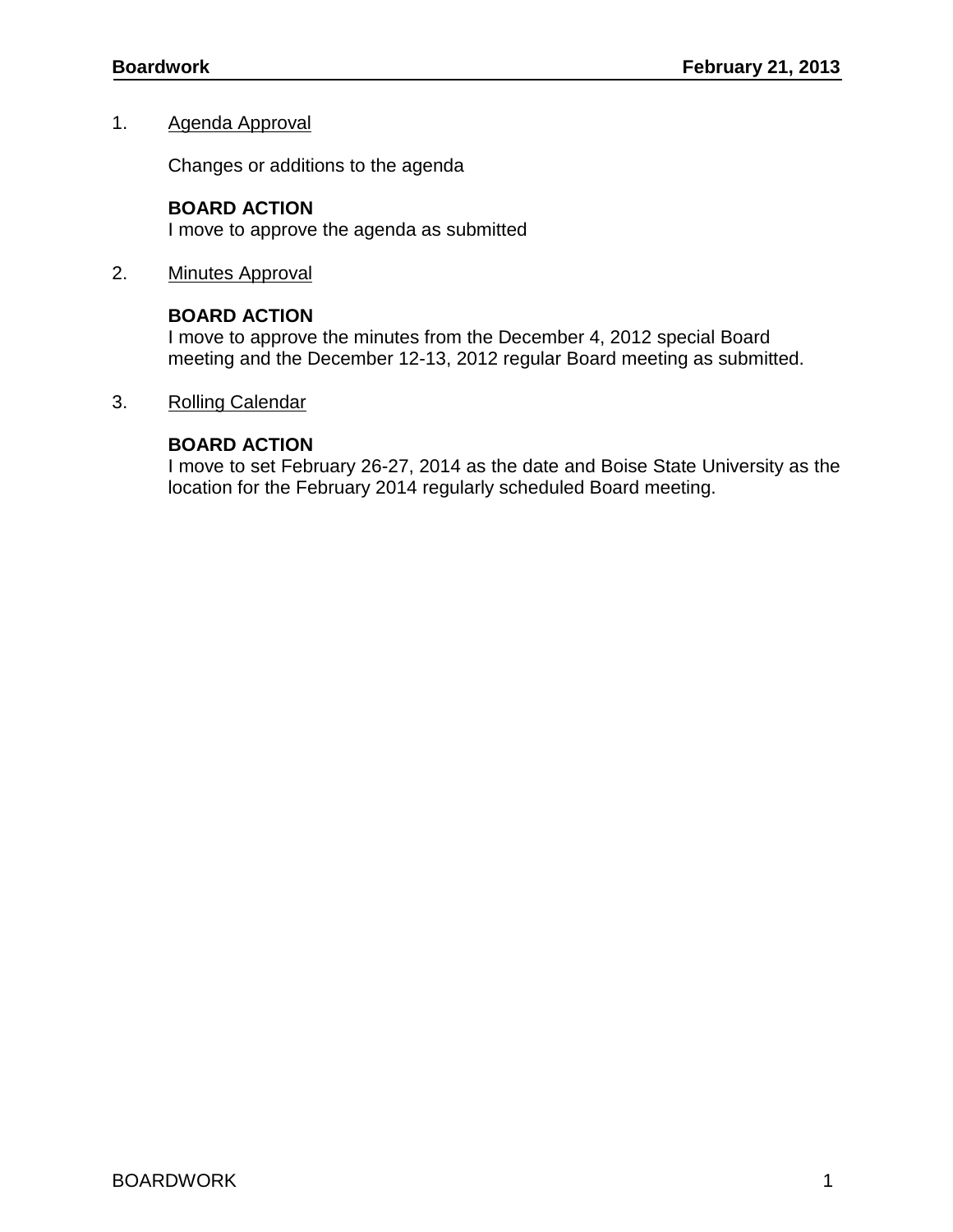

**STATE BOARD OF EDUCATION TRUSTEES OF BOISE STATE UNIVERSITY TRUSTEES OF IDAHO STATE UNIVERSITY TRUSTEES OF LEWIS-CLARK STATE COLLEGE BOARD OF REGENTS OF THE UNIVERSITY OF IDAHO STATE BOARD FOR PROFESSIONAL-TECHNICAL EDUCATION**

### **DRAFT MINUTES STATE BOARD OF EDUCATION December 4, 2012 Special Board Meeting Boise, ID**

**\_\_\_\_\_\_\_\_\_\_\_\_\_\_\_\_\_\_\_\_\_\_\_\_\_\_\_\_\_\_\_\_\_\_\_\_\_\_\_\_\_\_\_\_\_\_\_\_\_\_\_\_\_\_\_\_\_\_\_\_\_\_\_\_\_\_\_\_\_\_**

A special meeting of the State Board of Education was held December 4, 2012. It originated at the Office of the State Board of Education, in the Len B. Jordan Building, 650 W. State Street, 3rd Floor in Boise, Idaho. Board President Ken Edmunds presided and called the meeting to order at 3:00 p.m. MST. A roll call of members was taken for the meeting.

### **Present:**

Ken Edmunds, President Andreas Bill Goesling Don Soltman, Vice President and American control of the Rod Lewis Rod Lewis<br>
Rod Lewis Recretary Recretary Recretary Anti-Emma Atchley , Secretary

### **Absent:**

Tom Luna Richard Westerberg

### **BUSINESS AFFAIRS AND HUMAN RESOURCES**

1. University of Idaho – Head Coach Contract

### **BOARD ACTION**

**M/S (Atchley/Soltman): To approve the request by the University of Idaho to enter into a multi-year employment contract with Paul Petrino, as Head Men's Football Coach, for a three year rolling term expiring no later than December 31, 2017 with an annual base salary of \$175,000 and such contingent base salary increases, annual media payments, and incentive/supplemental compensation provisions as set forth in the materials presented to the Board, in substantial conformance with the terms of contract set forth in Attachment I to the Board materials.** A roll call vote was taken and the motion carried unanimously.

Ms. Atchley introduced the item and provided a summary. She indicated the University wishes to enter into a multi-year contract with Paul Petrino as the University's Head

#### BOARDWORK 2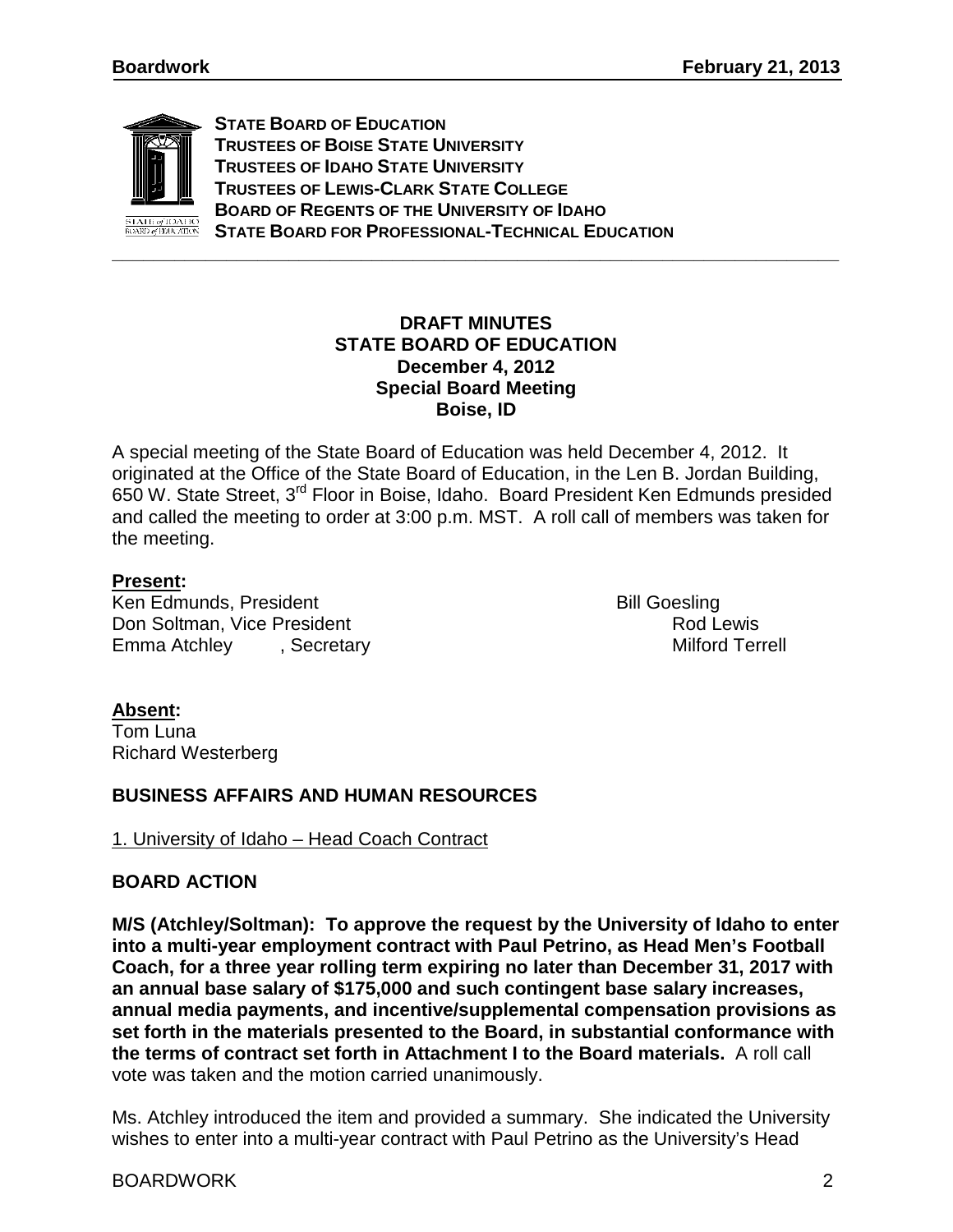Men's Football Coach for an initial term of three (3) years with two (2) potential extension years based on paid home game attendance goals. The coach's initial annual base compensation without any incentive/supplemental compensation would be \$390,000 (including media payment). The academic incentives are adequate – the amounts being equivalent to incentive pay for conference or national coach of the year.

Mr. Freeman confirmed for Board members that the contract does follow the Board's approved model contract. Mr. Lewis asked if there was a buy-out clause. Ms. Atchley confirmed the buy-out clause on behalf of the university and summarized those details, commenting the contract contains significant payment provisions in favor of the University if the coach terminates employment for convenience. University of Idaho legal counsel Kent Nelson added that if the University terminates the contract, the University is obligated to continue the base salary and media payment for the term of the contract. Mr. Freeman indicated this clause is in line with the model contract.

## **OTHER BUSINESS**

There being no further business, a motion to adjourn was entertained.

### **M/S (Terrell/Atchley): To adjourn at 3:11 p.m. MST. The motion carried unanimously.**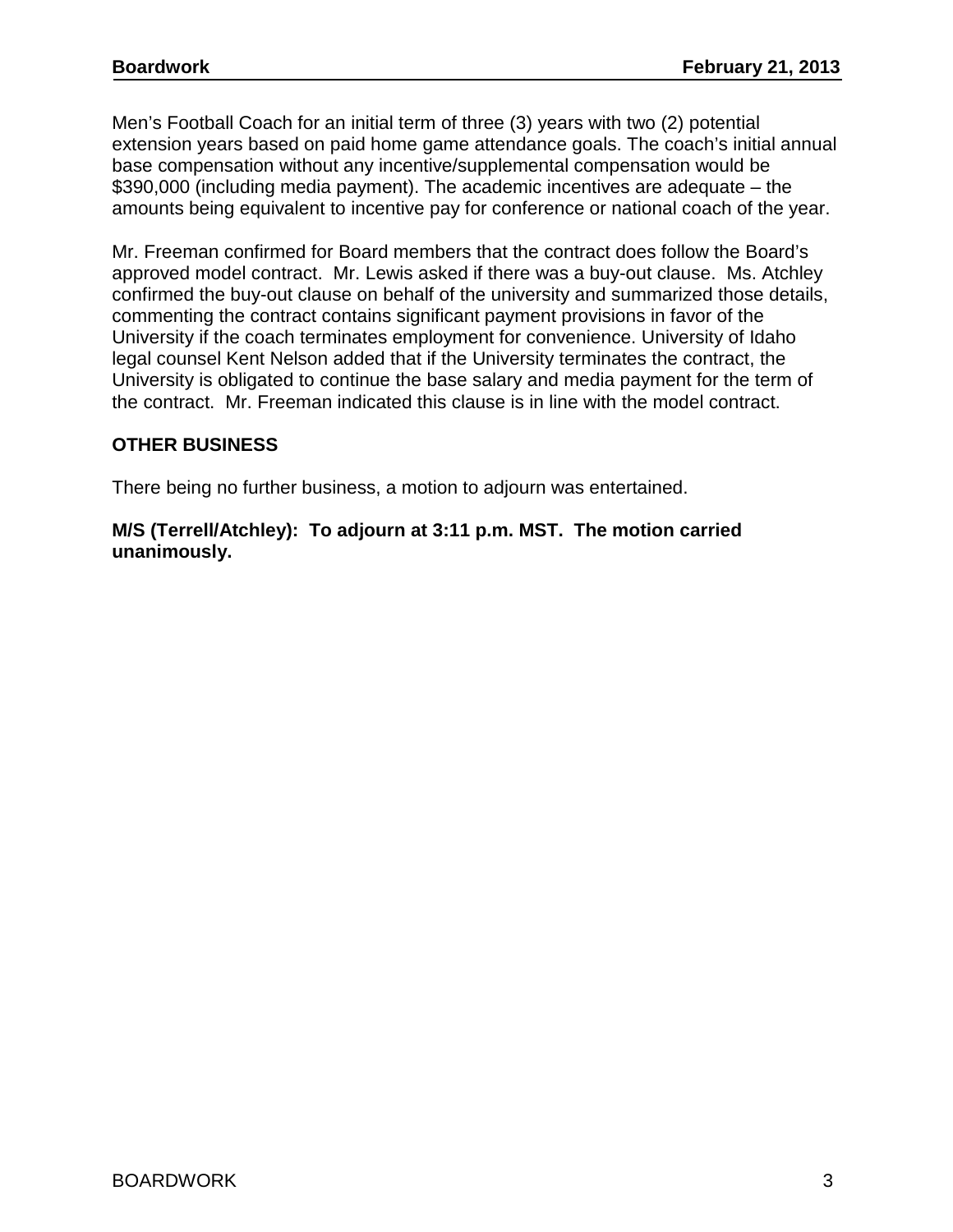

**STATE BOARD OF EDUCATION TRUSTEES OF BOISE STATE UNIVERSITY TRUSTEES OF IDAHO STATE UNIVERSITY TRUSTEES OF LEWIS-CLARK STATE COLLEGE BOARD OF REGENTS OF THE UNIVERSITY OF IDAHO STATE BOARD FOR PROFESSIONAL-TECHNICAL EDUCATION**

## **DRAFT MINUTES STATE BOARD OF EDUCATION December 12-13, 2012 Special Board Meeting Boise, ID**

A regularly scheduled meeting of the State Board of Education was held December 12- 13, 2012 at North Idaho College in the Lake Coeur d'Alene Room of the Student Union Building in Coeur d'Alene, Idaho. Board President Ken Edmunds presided and called the meeting to order at 1:00 p.m. PST. A roll call of members was taken for the meeting.

### **Present:**

Ken Edmunds, President Bill Goesling Don Soltman, Vice President Richard Westerberg Tom Luna pm on 12/12)

Emma Atchley, Secretary **Emma Atchley**, Secretary **Rod Lewis** (joined the meeting of 3:10

### **Absent:**

Milford Terrell

### **BOARDWORK**

1. Agenda Review

# **BOARD ACTION**

**M/S (Atchley/Goesling): To approve the agenda as submitted.** The motion carried unanimously.

### 2. Minutes Review

### **BOARD ACTION**

**M/S (Soltman/Atchley): To approve the minutes from the October 17-18, 2012 Regular Board meeting, the November 19, 2012 Special Board meeting, and the November 20 Special Board meeting as submitted.** The motion carried unanimously. 3. Rolling Calendar

BOARDWORK 4 and 20 and 20 and 20 and 20 and 20 and 20 and 20 and 20 and 20 and 20 and 20 and 20 and 20 and 20 and 20 and 20 and 20 and 20 and 20 and 20 and 20 and 20 and 20 and 20 and 20 and 20 and 20 and 20 and 20 and 20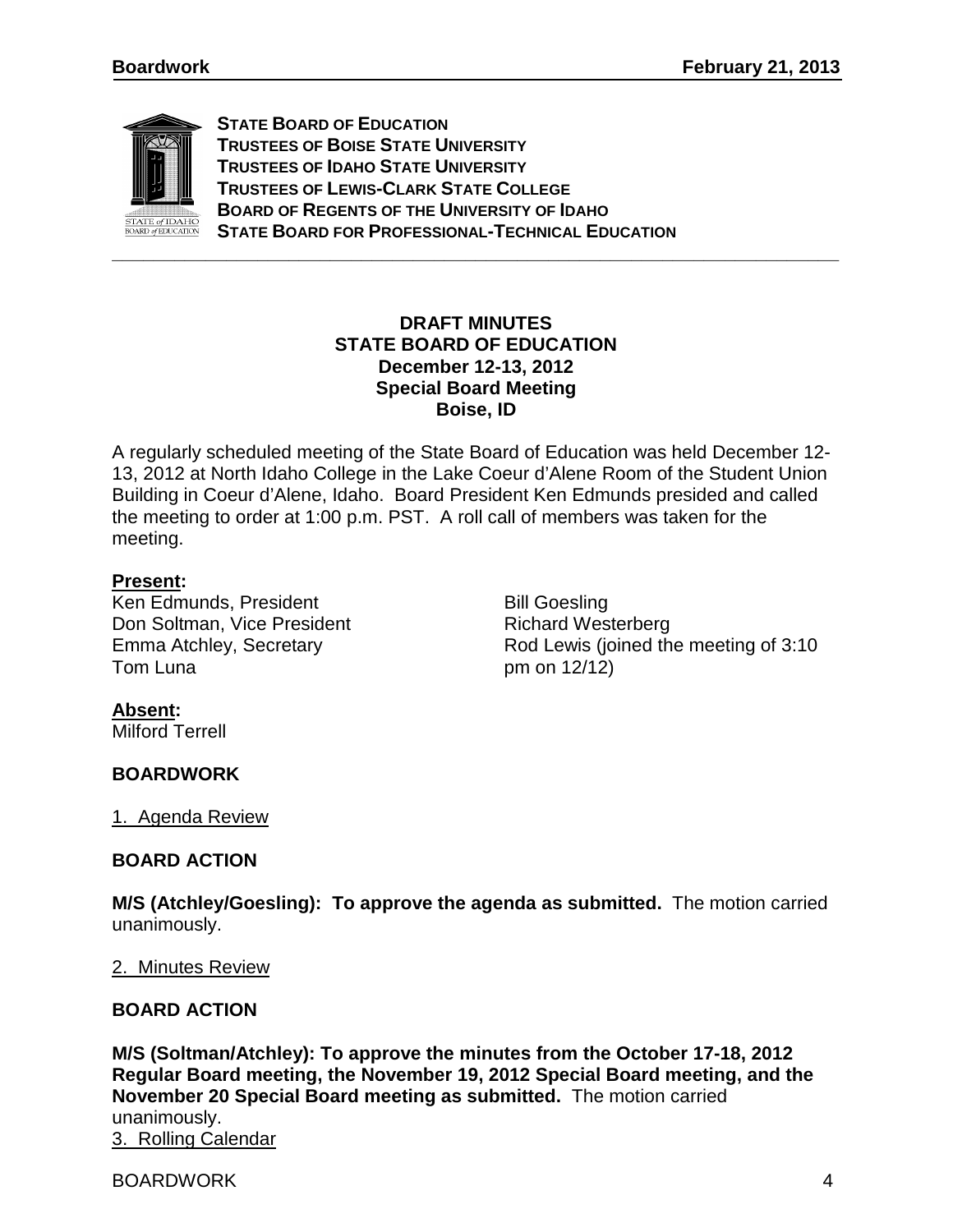## **BOARD ACTION**

**M/S (Soltman/Westerberg): To set December 18-19, 2013 as the date and the College of Western Idaho as the location for the December 2013 regularly scheduled Board meeting.** The motion carried unanimously.

There was brief discussion about the February 2013 date. Ms. Bent clarified that the date would remain as originally scheduled for February 20-21, 2013.

### **WORK SESSION**

### **POLICY PLANNING & GOVERNMENTAL AFFAIRS (PPGA)**

### A. Board of Education Strategic Plan

Ms Bent identified that the Board's strategic plan is used to define the vision and mission of Idaho's K-20 educational system. The strategic plan is used to guide future growth and development, and establish priorities for resource distribution. Strategic planning provides a mechanism for continual review to ensure excellence in education throughout the state.

Ms. Bent indicated there have been minor wording changes to some of the performance measures to further define the data being collected, in addition to the changes requested by Board members at the October 2012 Board meeting. Additionally the two statewide Performance Based Funding Measures have been incorporated into the strategic plan. Additional work will be required over the next year to determine a statewide benchmark for these two measures.

Ms. Bent provided a review of the goals and objectives of the Board's strategic plan. She indicated much work has been done on the performance measures but not as much on goals and objectives. She provided Board members with a redlined copy of the changes to the plan. Starting with Goal 1, she identified the changes under Objective A and its performance measures. She commented that the performance measure related to the Opportunity, LEAP and SLEAP scholarships had been deleted because LEAP and SLEAP do not exist anymore, and the Opportunity scholarship fits under what is now the first measure for Objective A. She identified changes to the current benchmarks and the proposition of a new performance measure to include ACT and SAT benchmarks. There was discussion on access for students and what may or may not need to be changed in Objective A. Dr. Goesling indicated he would like to see a measurement that speaks to having the facilities and staff to support the plan that also shows any limitations of facilities and staff. Mr. Edmunds expressed concern of student financial and geographic limitations and urged lowering costs and increasing opportunities for students wherever they are via on-line learning or otherwise. Ms. Atchley commented that she sees the lack of transferability as a barrier to students which needs to be addressed as well in the discussion on access. Mr. Westerberg would like benchmarks to determine whether access has been improved.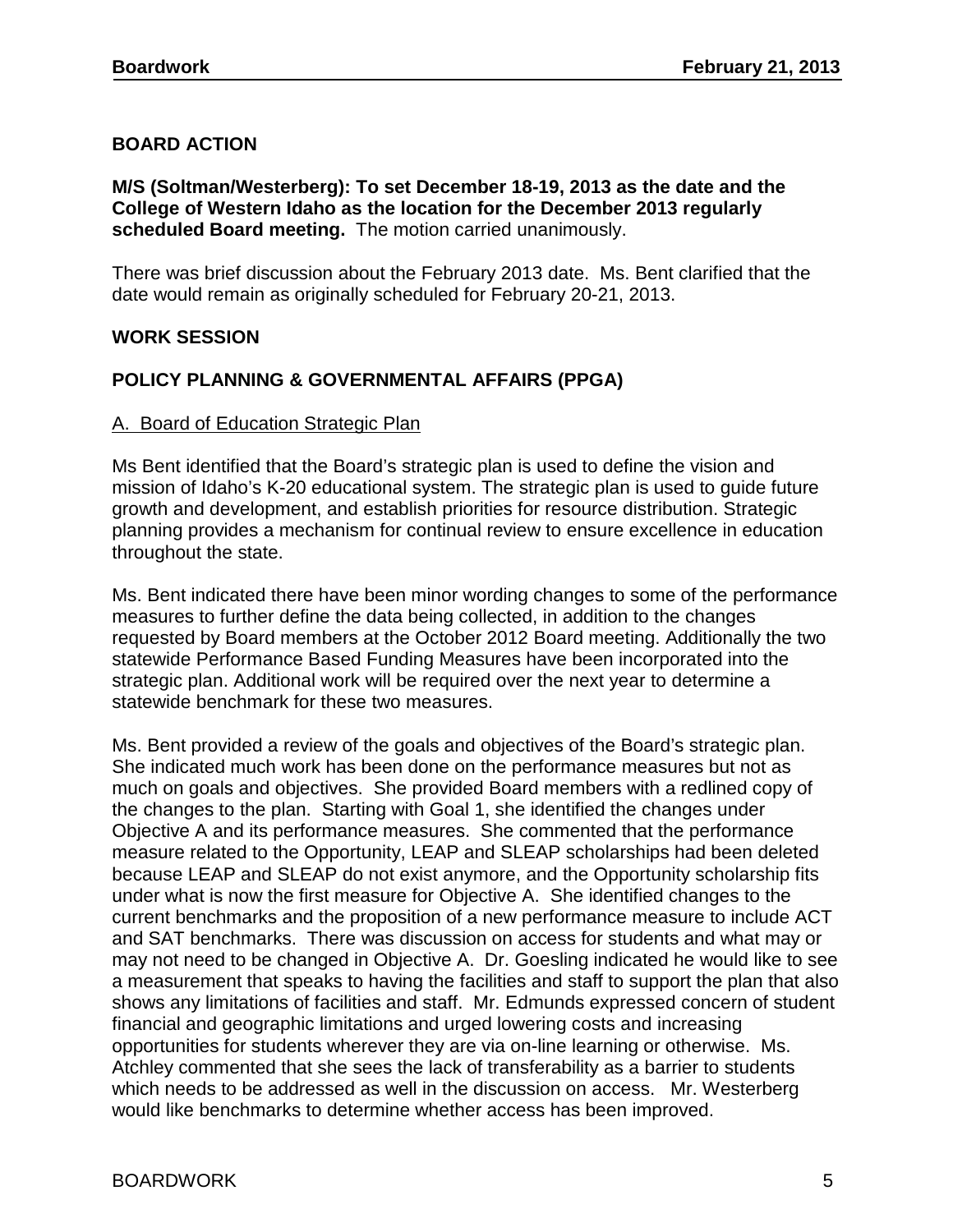Dr. Rush commented on the structure of the plan and reminded Board members that implementation of these measures is a guide for institutions to use for development and response to their own plans and measures. This is a high-level planning process to address key areas. For today's discussion, the Board agreed to review the additions and deletions to the plan and discuss benchmarks at the end of the review.

Ms. Bent went on to discuss changes under Objective B, Goal 1, which speaks to the levels of educational attainment achieved. Staff proposes adding the number of degrees conferred which is also a performance based funding metric. Additionally, they are adding the number of postsecondary students receiving awards during the academic year and the percentage of high school students enrolled in advanced opportunities as benchmarks. Ms. Bent reminded the Board members that this strategic plan is also in alignment with the Complete College Idaho (CCI) plan. Mr. Westerberg expressed concern over having too many benchmarks and to be cautious to not have so many that the plan will be diluted. Mr. Edmunds suggested reordering the benchmarks by progression and chronological flow.

There was continued discussion about benchmarks and measurements of the strategic plan. Dr. Goesling suggested identifying measurable components related to access and providing a definition for the institutions to work toward. Then, the institutions would respond to the Board on those components and benchmarks including their restrictions and transferability.

Ms. Bent moved on for discussion of Goal 1, Objective C which is Adult Learner Reintegration and has traditionally been light on benchmarks. The benchmark for the number of bridge programs was increased, and added to this objective is the percentage of first-year part-time freshmen returning for second year for 2-year and 4 year institutions. Goal 1, Objective D, Transition, was discussed. Mr. Edmunds felt there are more things the Board should be directing the institutions to do as related to improving student transition to the work force. Ms. Bent pointed out the difficulty in measuring outcomes system wide under this objective, adding that once the SLDS work is complete to include workforce data it should help illustrate outcomes. Mr. Westerberg suggested a placement percentage for the objective – such as if the student got placed and if it was in their area of study. He suggested a measure that identifies relevancy and quality of education. Dr. Ickes commented that the University of Idaho does a follow-up survey with their seniors at three years out to collect information on how long it took to get a job, the kinds of jobs, and industry areas the students go into.

Ms. Atchley suggested including data on internships and apprenticeships. Dr. Goesling suggested including information on the number of students who are prepared for STEM fields. He also asked how students from the IDo teach program will be counted in this data. Ms. Bent responded that they will be counted as STEM majors. Dr. Goesling would like a measurement related to STEM included. Dr. Rush clarified that the Board will have data available that integrates workforce data into the data it presently has.

#### *Mr. Lewis joined the meeting at 3:10.*

Ms. Bent reviewed the changes under Goal 2, Objective A. She indicated the first two

#### BOARDWORK 6 and the state of the state of the state of the state of the state of the state of the state of the state of the state of the state of the state of the state of the state of the state of the state of the state o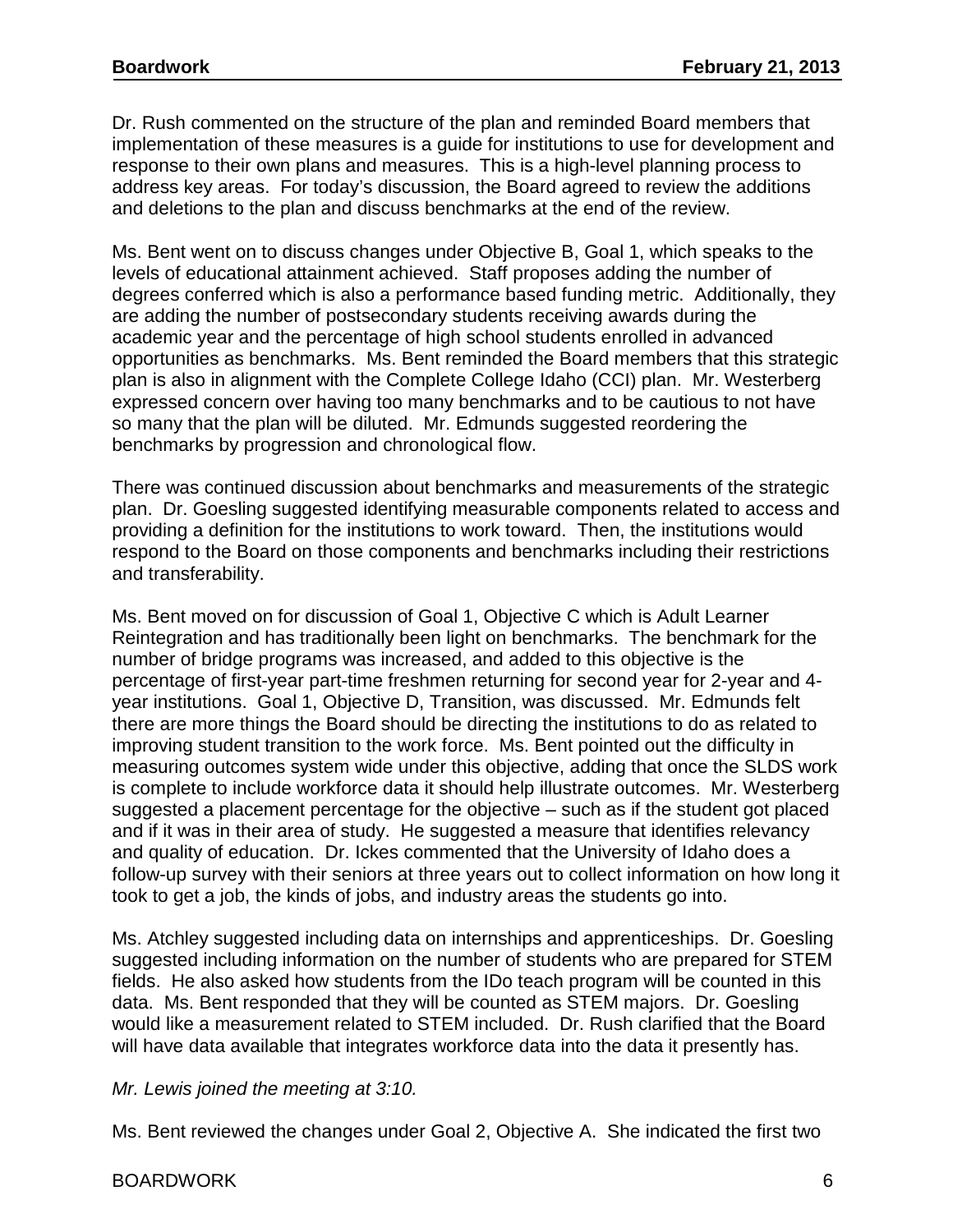performance measures struck the word *funding* and replaced it with the word *expenditures* after discussions with institutions and how they track the money. Added to this objective are the number of sponsored projects involving the private sector and the total amount of research expenditures.

Objective B measures student internships and undergraduate research. Ms. Bent indicated that based on previous Board discussion the performance measure related to student participation in internships would be moved to the Objective D – *Transition*  section*.* Staff is proposing to add National Assessment of Educational Progress (NAEP) proficiency levels in Math and Science. She pointed out that NAEP has three levels of proficiency which are not in alignment with Idaho's current AYP proficiency levels and that the assessment is not done annually and is only done on specific grades and subjects. Mr. Soltman asked about annual benchmarks. Ms. Bent responded this measurement is done every other year and clarified the reasons for using NAEP. Mr. Luna provided comments on how NAEP works and what it measures. Mr. Soltman asked if we want to include this as a performance measure since it is not annual. Dr. Rush and Mr. Luna suggested using the SAT. Ms. Bent responded that would be a possibility and pointed out one consideration with how science is measured. Mr. Luna felt the SAT is one of the indicators that should be looked at. Mr. Westerberg also suggested using the SAT math score. There was further discussion surrounding measuring critical thinking. Dr. Ed Baker from Boise State University provided comments on measuring these areas and that the dimensions of both do overlap. The Board members agreed to remove *Objective B – Innovation and Creativity,* and leave those descriptors under Objective A. Thus, Objective A will remain as *Critical Thinking, Innovation and Creativity*. Additionally, the undergraduate research measure that was under Objective B would become part of the performance measures of Objective A. With regard to the NAEP performance measure, the Board agreed to remove it*.* 

At this time, the Board took a moment to recognize the 2012 Idaho Teacher of the Year, Ms. Katie Pemberton from Canfield Middle School in Coeur d'Alene. Ms. Pemberton has taught for seven years and also works as an adjunct professor at Lewis-Clark State College. She attended today's meeting with Coeur d'Alene Superintendent Hazel Bauman. Mr. Luna shared some remarks for the audience about the award and expressed what a great example Ms. Pemberton is to the classroom and the community. Ms. Pemberton thanked the Board for its leadership in the state and spoke of the honor of representing the school district and the teachers of Idaho.

Returning to the work session, the Board discussed changes to Goal 2, Objective C, Quality Instruction which looks at the performance of students and a new measure that will look at the quality of teachers. Mr. Soltman pointed out the measures do not address recruitment and retention of teachers. Ms. Bent responded that this area is difficult to measure because the data is specific to school districts and encouraged suggestions from Board members. She indicated the measure they are proposing to add is the percentage of first-time students from public institution teacher training programs that pass the Praxis II. Mr. Edmunds asked for suggestions in what the Board should be looking at with regard to recruitment and retention of highly qualified teachers. Mr. Luna responded that there is discussion and goal setting needed for teacher prep programs and licensure. He indicated teacher scores on the Praxis is not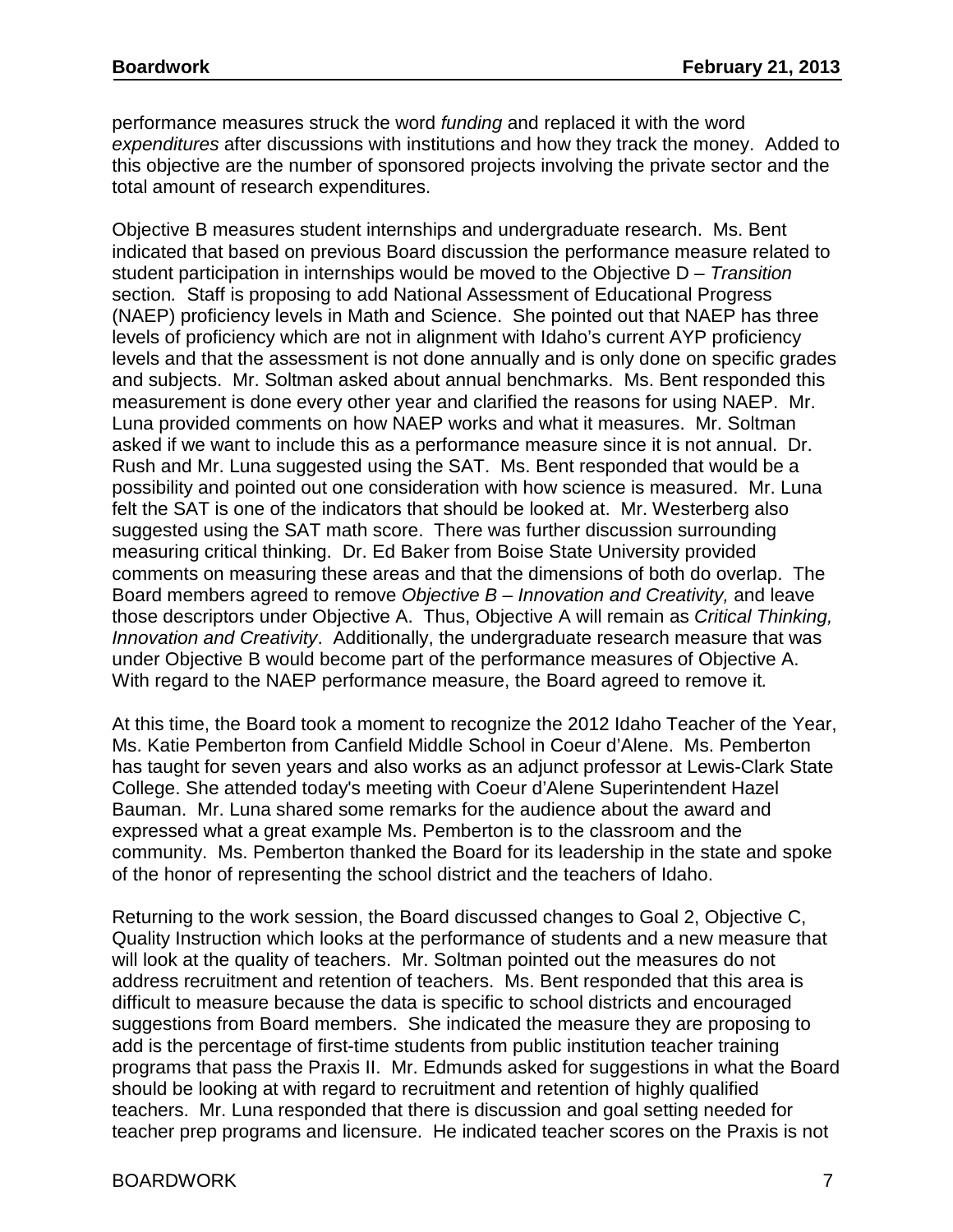a good indicator of success in the classroom because it only measures a teachers content knowledge. He felt there would be forthcoming information that would help with the standards for this measure and added that within the information would be a common licensure and common readiness standards that would be signed on by a number of other states including Idaho. He encouraged student achievement to be part of a teacher's evaluation with focus both on growth and proficiency. Mr. Luna added that there needs to be more discussion on the five-star rating system. He also suggested that AYP should be removed and the five-star rating system should be added under this goal and objective.

There was continued discussion on the development, recruitment and retention of highly qualified teachers and teacher preparedness. Mr. Luna indicated that a good early predictor is what is happening in our colleges presently in the way of development, and how pre-teachers are performing and developing professionally. Mr. Lewis suggested including *development* on the objective with recruitment and retention. This recommendation was agreed upon by the other Board members.

Ms. Atchley commented that the Board needs to set the bar for new teacher qualifications. Mr. Luna suggested asking superintendents for feedback on where they would like to hire their new teachers from. Dr. Goesling suggested asking the institutions for feedback on the performance of teachers to use as part of the measurement. The Board continued to discuss and seek more information on teacher preparedness and what kind of a goal needs to be inserted to indicate a reasonable measurement of teacher performance.

Moving on to Goal 3, Objective A, Ms. Bent identified the changes to this section and that the change to the first performance measure is also tied to the performance based funding initiative. Dr. Goesling asked how students are identified who require remedial education. Ms. Bent responded that through the CCI Plan, remedial students will be able to be identified. Dr. Goesling also expressed wanting to see a measure dealing with financial aspects.

The Board members went on to discuss Goal 3, Objective B which was one that previously had one performance measure. Staff proposes adding in the four phases previously approved by the Board in the benchmarks. The Data Quality Campaign (DQC) "actions met" item was added as a new performance measure. Ms. Bent indicated and identified the 10 items for Idaho, of which five have been met already.

Ms. Bent moved on to Goal 3, Objective C, which addresses administrative efficiencies aimed at creating cross institutional collaboration as a way to consolidate services and reduce costs in non-competitive business processes. Ms. Bent reported that a significant amount has been done under this measure and outlined those changes. Mr. Westerberg asked if we have measures that point toward collaborations. Ms. Bent responded that there was trouble with collecting this data from institutions. Mr. Lewis recommended focusing on collaborations that save money and create efficiencies. Mr. Westerberg recommended noting cost per credit hour under this objective. There was discussion about reducing the amount of measures related to research and consolidating them into one surrogate. Dr. Goesling recommended moving the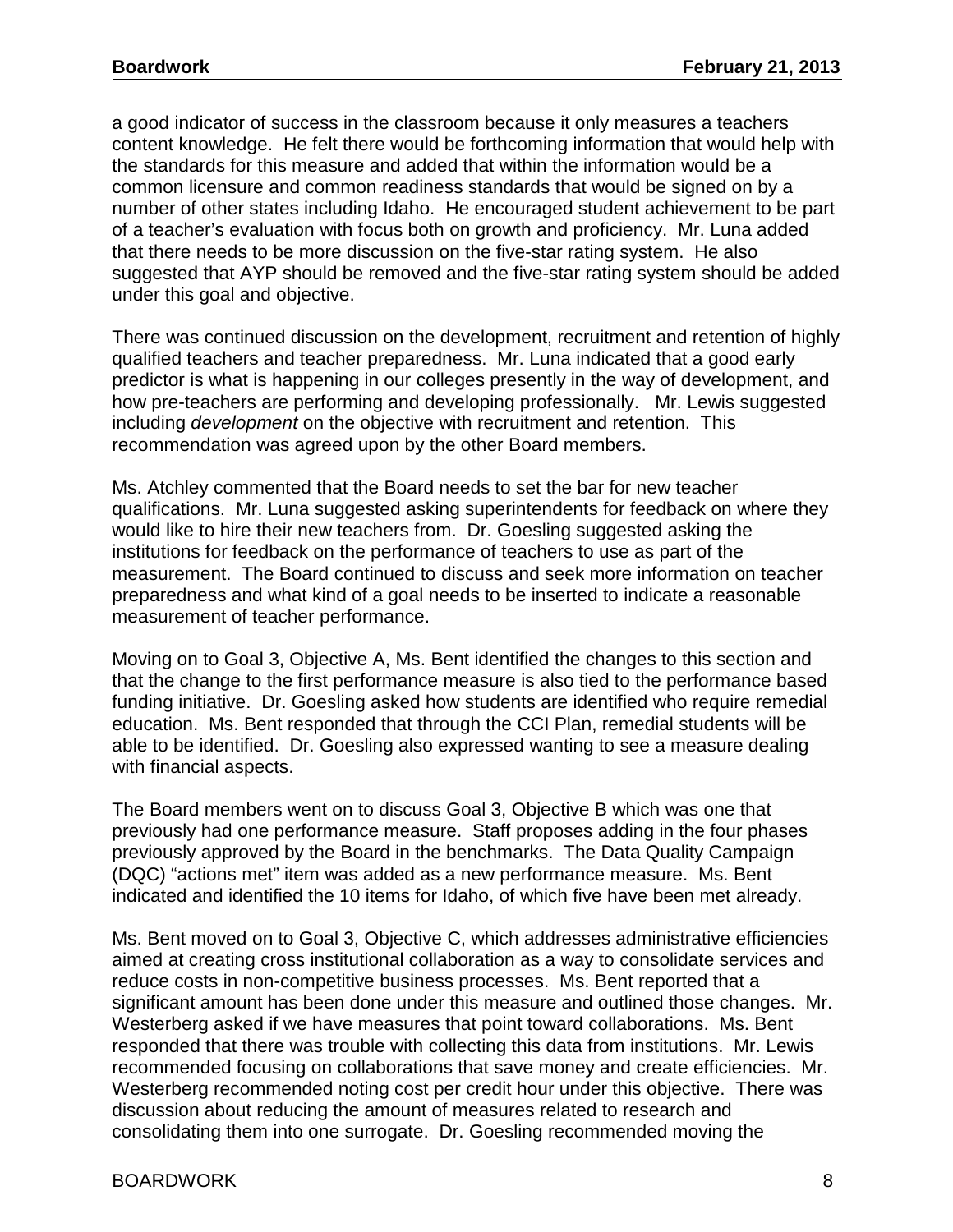collaborative efforts to Goal 3, Objective A. Ms. Bent commented that Objective C may be able to be removed and the measure on collaboration specific to cost efficiencies could be added to one of the other objectives. Dr. Rush pointed out that there has been a significant increase in collaborative efforts among the institutions as well as with the Board office. The Board members decided to add a collaboration measure to Goal 3, Objective A.

Ms. Bent provided a review of the annual benchmark numbers. There was discussion about the benchmarks and that the Board may not be able to set benchmarks at today's work session. It was agreed on by the Board that the PPGA Committee should review benchmarks and return to the Board with recommendations. There was discussion about state funded scholarships. Dr. Rush clarified that the conclusion from the Scholarship Committee was that the scholarship program needs to be organized properly before pursuing the legislature for money. Mr. Lewis suggested studying scholarships at each institution as a place to start. Dr. Ickes cautioned the Board about focusing only on need based scholarships, because it could produce an incentive to reallocate from elsewhere. Ms. Atchley commented on the need to review cost per credit hour. Dr. Goesling felt it is important to keep pursuing state funded scholarship dollars. Mr. Westerberg commented this goal needs to contain the net cost of education.

Mr. Lewis redirected the discussion to Goal 1, Objective B and the go-on rate and 60% goal that focuses only on Idaho graduates. Ms. Bent clarified that this measure focuses on Idaho graduates because the Board has the most impact to increase that number. Mr. Lewis was concerned about the language and it was decided to strike the word *Idaho* and replace it with *all.* Mr. Westerberg reemphasized the goal of having an educated workforce. Mr. Lewis suggested giving more consideration to what the total go-on rate should be over the next several years starting from where we are presently. Ms. Bent responded that we can calculate what we will need for each year consecutively for the go-on rates and note those figures.

In summary, the consensus of the Board is to increase the scholarship pool. For the scholarship discussion, Dr. Rush recommended staying the course for this year for state based need. Mr. Lewis' suggestion for scholarships was to achieve an institution number and establish a goal at a higher level and include a state funded goal.

At the conclusion of the discussion on this item, there was no action taken on the original motion as provided in the agenda. It was decided that the strategic plan item would come back before the Board during the February Board meeting.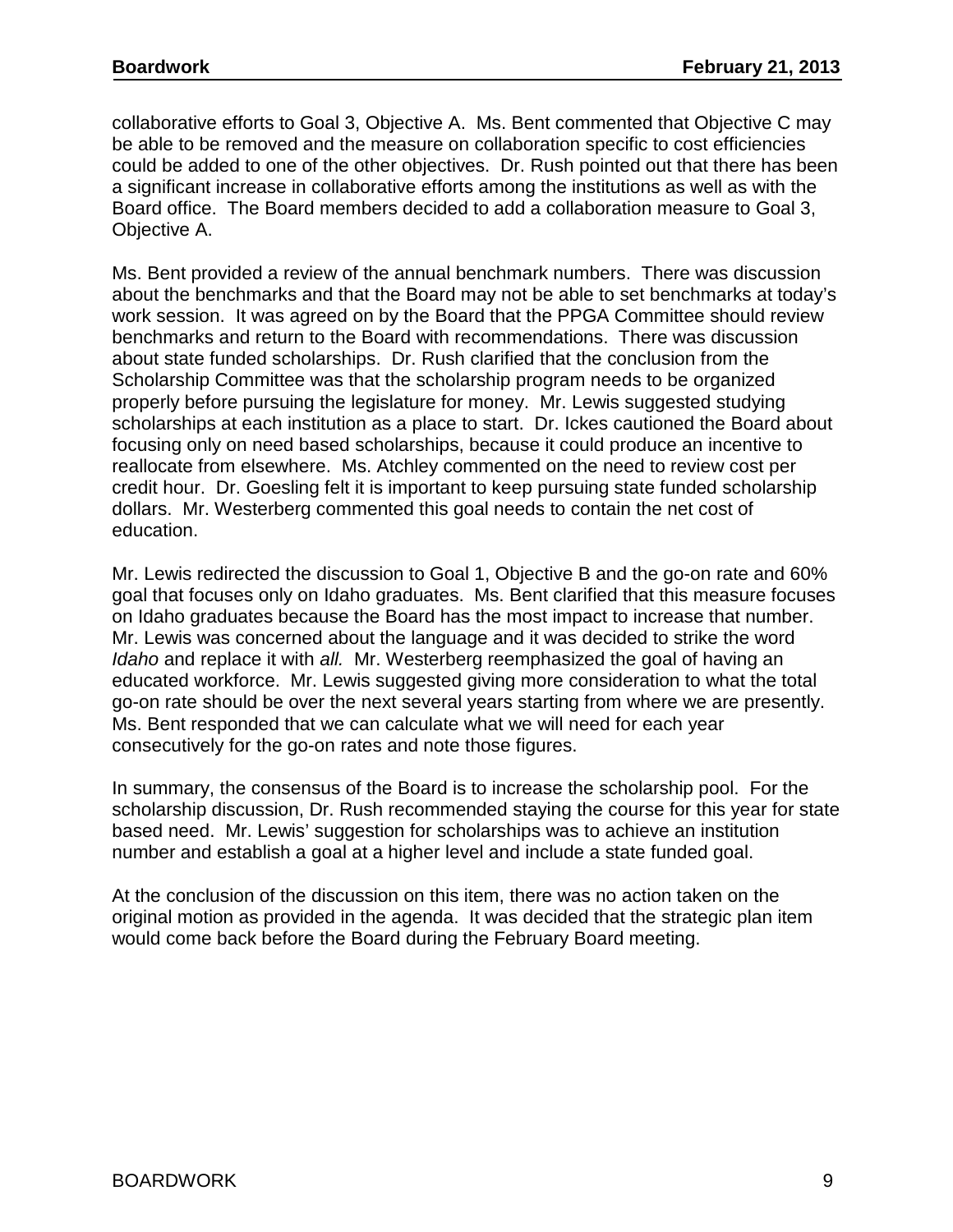## B. Higher Education Research Strategic Plan

## **BOARD ACTION**

**M/S (Soltman/Goesling): To approve the 2013-2018 Statewide Strategic Plan for Higher Education Research as submitted.** The motion carried unanimously.

**M/S (Soltman/Goesling): That the Board return this item to HERC and direct HERC to provide baselines for the measures and identify how to address barriers identified in the plan.** The motion carried unanimously.

Mr. Soltman introduced the agenda item and commented this Higher Education Research Strategic Plan has been revised and improved by the Higher Education Research Council. Ms. Bent added that the benchmarks which were provided are percentage increases which are difficult for the Board to interpret what those increases equate to in consideration of where the institutions are presently. Ms. Bent commented that HERC reviewed the plan and performance measures provided by the institutions and did make a determination that the goals do stretch the institutions.

Mr. Edmunds asked HERC to provide a baseline report to the Board to measure progress and that historical information be included in the report. Ms. Atchley additionally suggested the institutions address barriers and recommend solutions to them. There was discussion about whether the goals are adequate and suggestion that additional goals may need to be added.

# **BUSINESS AFFAIRS & HUMAN RESOURCES**

### C. General Fund Update

Mr. Freeman provided a General Fund update and described what makes up the General Fund. He provided a handout and presentation for Board members and reported that the FY 2013 estimated revenue is just over \$2.6 billion dollars. Public education makes up 61% or just over \$1.6 billion dollars. Mr. Freeman provided a recap of Fiscal Year 2013 as of November 2012 and indicated that the Division of Financial Management will release its new revenue estimate in early January 2013.

Mr. Freeman commented that there is a 4% hypothetical growth number being used which is the same as was provided to the new legislators. The information provided was based on all state agency requests that were submitted as of September 1, 2012.

For YTD revenue, Mr. Freeman reported that general fund revenue collections through November were 0.7% or \$7.9 million less than expected from the revised DFM forecast, adding that if the revised forecast holds, general fund revenues would grow at a rate of 2.9%, slightly off the forecast of 3.2%. He commented that the Governor's new revenue estimates for FY 2013 will be revised downward again to 2.7% or \$2,658 million. For FY 2014, it will be 5.2% or \$2,796 million. In conclusion of the report, Mr. Edmunds wanted to ensure clear communication to JFAC on what the Board's priorities are.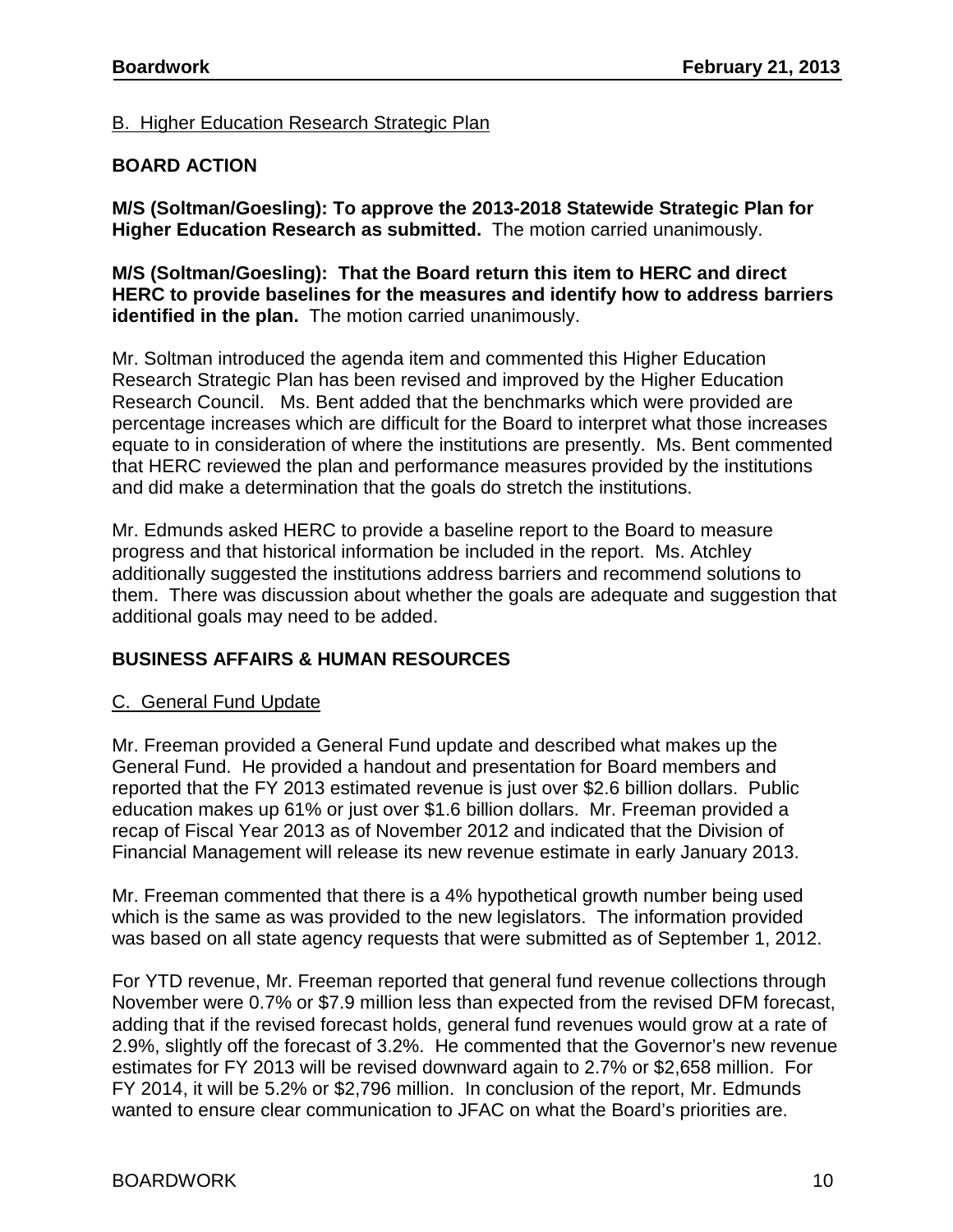Unanimous consent was requested to recess the meeting until 8:00 Thursday morning. There were no objections.

### **Thursday December 13, 2012, 8:00 a.m., Lake Coeur d'Alene Room of the Student Union Building, North Idaho College in Coeur d'Alene, ID.**

President Edmunds called the meeting to order at 8:00 a.m. He turned the time over to Mr. Browning from North Idaho College who introduced the North Idaho College Chamber Singers for the singing of the National Anthem.

## **OPEN FORUM**

President Edmunds introduced Mr. Rick Jones to speak during open forum. Mr. Jones introduced himself as a counselor from Coeur d'Alene High School. He wanted to point out what he considers a policy problem with the current high school graduation requirement. The current requirement is that a SAT, ACT, or Compass Exam be taken prior to the end of the student's junior year. He pointed out there is no provision for if the student does not take the exam, or for the student who transfers to Idaho after their junior year. He encouraged the Board to add a provision to the policy for students to complete the test during their senior year. Mr. Edmunds thanked Mr. Jones for his comments.

Board President Edmunds acknowledged distinguished guest Senator John Goedde.

# **CONSENT AGENDA**

**M/S (Soltman/Goesling): To approve the Consent Agenda as presented.** The motion carried unanimously.

1. Audit Contract – 6th Amendment

**By unanimous consent to approve the 6th amendment to the audit contract between the State Board of Education and Moss Adams, LLP, as presented in Attachment 1.** 

2. Audit Committee: Mark Heil Reappointment

#### **By unanimous consent to renew the appointment of Mark Heil as an outside member of the Audit Committee with a term expiring December 31, 2013.**

3. Boise State University Foundation Operating Agreement

**By unanimous consent to approve the memorandum of understanding between the Boise State University Foundation, Inc. and Boise State University as presented.**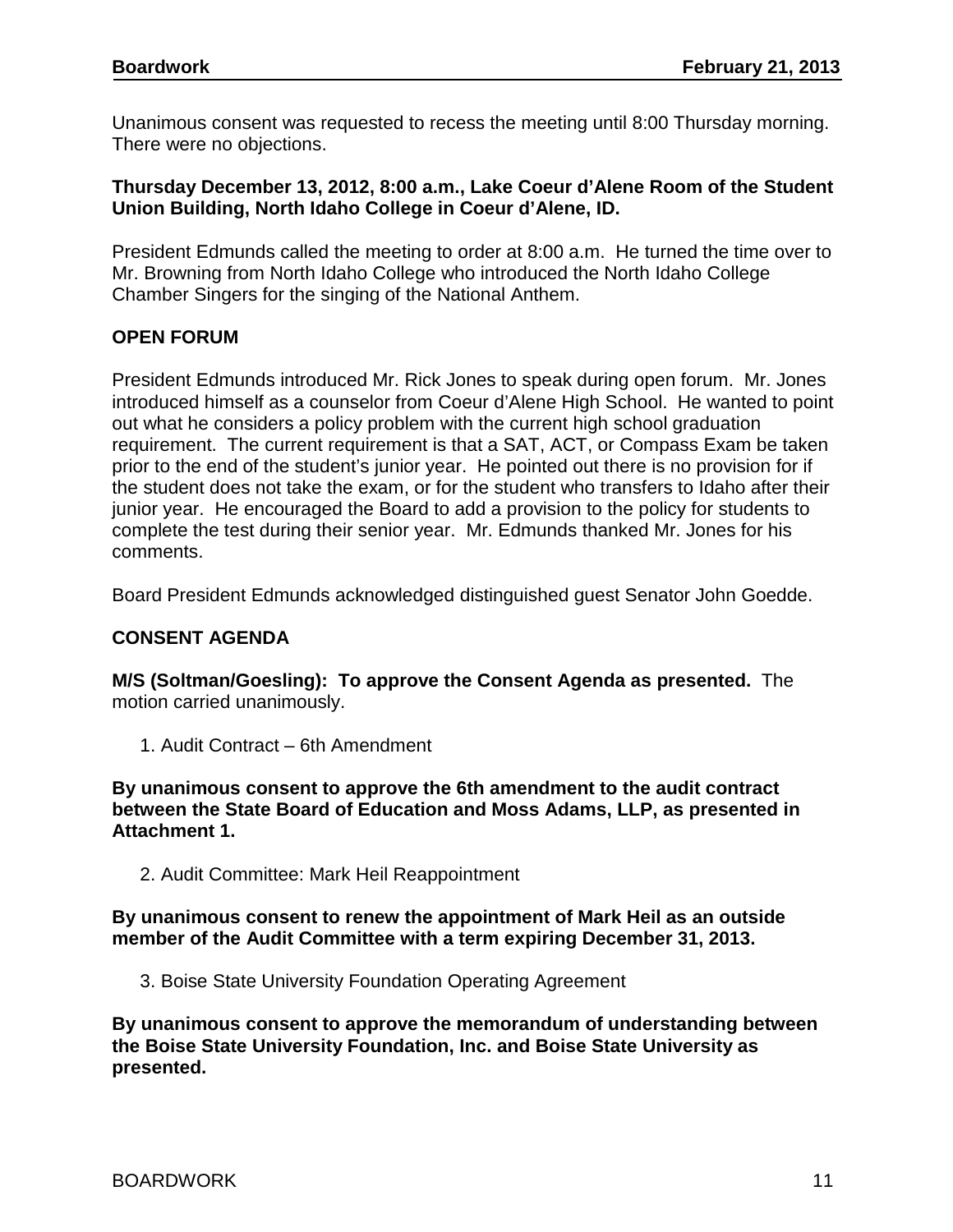4. University of Idaho – Renewal of Lease to the US Geological Survey at the UI Research Park

**By unanimous consent to approve the request by the University of Idaho for authority to enter into a lease with the US Geological Survey in substantial conformance to the form submitted to the Board in Attachment 1, and to authorize the University's Vice President for Finance and Administration to execute the lease and any related transactional documents.**

5. Quarterly Report: Programs and Changes Approved by the Executive Director

This item is for informational purposes only. Any action will be at the Board's discretion.

6. Idaho State University – Facility Naming

**By unanimous consent to approve the request by Idaho State University to name two locations at ISU: The Carlos D. Jones Family Loge in the Jensen Grand Concert Hall and the Dr. Dale H. Magleby Specimen Preparation Room in the planned Anatomy and Physiology Lab at the Idaho State University Meridian Center.**

7. Eastern Idaho Technical College – Facility Naming

**By unanimous consent to approve the request by Eastern Idaho Technical College to name the technical building the William A. Robertson Building in recognition of the contributions Dr. Robertson has made to Eastern Idaho Technical College.**

# **PLANNING, POLICY & GOVERNMENTAL AFFAIRS**

### 1. North Idaho College (NIC) – Annual Report

North Idaho College President Joe Dunlap provided an overview of NIC's progress in carrying out the College's strategic plan. Dr. Dunlap indicated they would bring their Educational Master Plan to the Board for approval. He reviewed NIC's regional foot print and commented that next year is the college's 80<sup>th</sup> anniversary. He reported NIC has experienced 46% growth over the last five years and serves approximately 6,500 students on their main campus. There are other outreach centers in Sandpoint, Post Falls, Bonners Ferry, and Kellogg, and there is support of the Coeur d'Alene Tribe in Plummer. Dr. Dunlap also mentioned they serve a Head Start program in several north Idaho communities in addition to adult basic education programs along with support of the Agency on Aging in North Idaho.

Dr. Dunlap indicated their economic impact study showed NIC's contribution is \$164.6 million to north Idaho. The average rate of return per student is about 16%. They show a 1% growth this year and they feel they have great opportunities in E-learning, dual credit and with their outreach centers. Dr. Dunlap indicated they have partnered with Avista to promote the development of entrepreneurs in the region.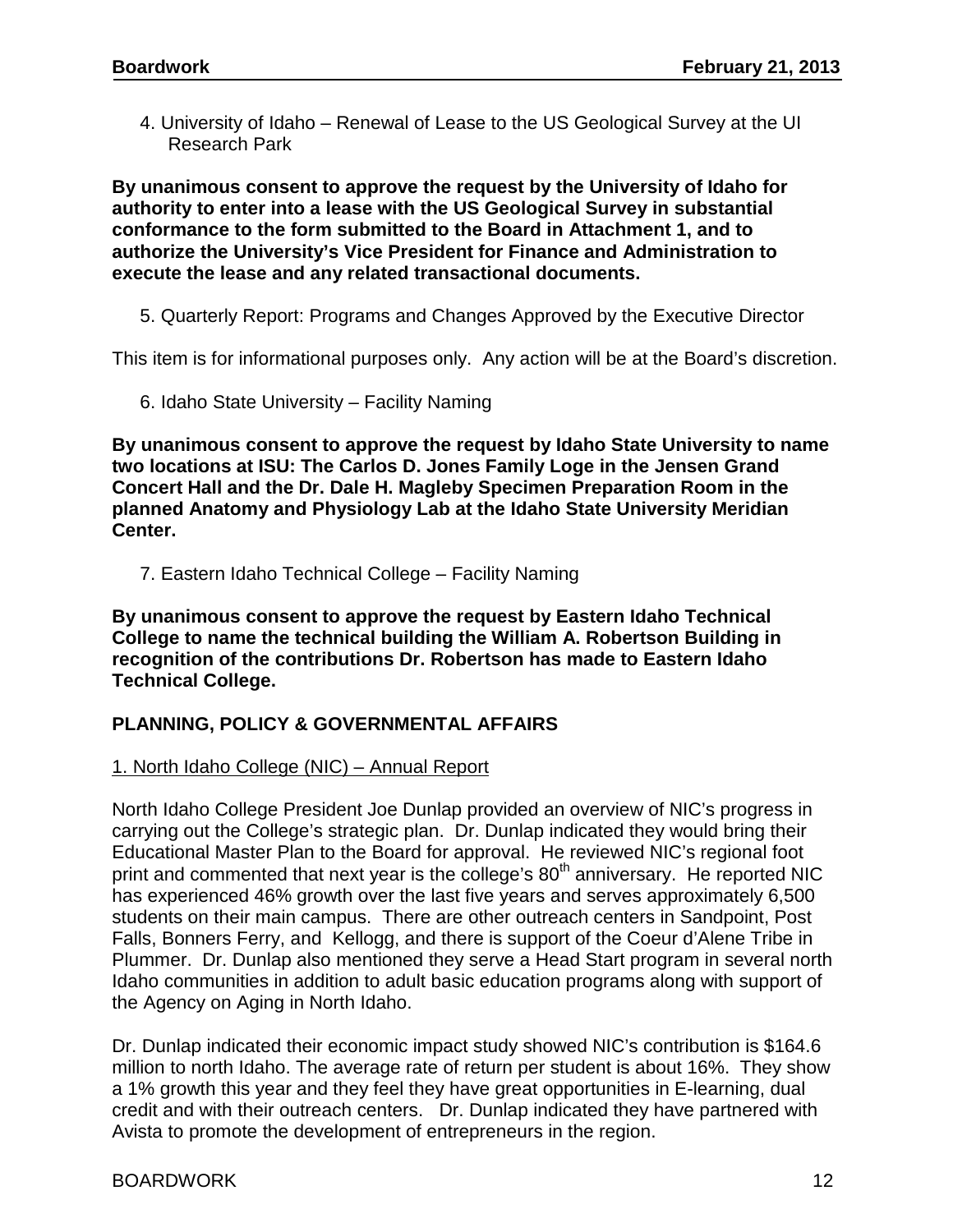Dr. Dunlap reported on student success and that they are very active in the area using multi-cultural and veteran's advisors. Their Phi Theta Kappa (PTK) has reached fivestar level status and the INBRE program has been very successful. He indicated NIC will waive their admissions fee starting in the Fall of 2013.

Dr. Dunlap spoke of the collaborative efforts between NIC, CSI and CWI. He indicated that dual enrollment would be standardized between the three community colleges and that they are looking at changes regarding out-of-county tuition and working together with other community colleges to provide comparable data.

## 2. President's Council Report

President Bert Glandon from the College of Western Idaho, and current chair of the Presidents' Council gave a report on the recent activities of the Presidents' Council. He reported on the presentation by Idaho Business for Education (IBE) with Skip Oppenheimer and Bob Lokken and IBE's 3x3 plan which priorities are to address remediation, accountability, and truth in transparency. The President's Council also had a presentation from Doug Sayer, Chair of the iGEM Council, at which the conversation revolved around an understanding between the presidents and the iGEM Council to move forward with recommendations for the iGEM funds appropriated to Commerce. Dr. Glandon reported the presidents are having ongoing conversations with the provosts regarding the Regents Degree in the state, and are still looking toward a Fall 2013 delivery for this degree. The presidents discussed coordination of the legislative luncheons and how higher education can coordinate their message and have a more consistent approach in communicating with legislators.

### 3. Data Management Council (DMC) Bylaws and Update

# **BOARD ACTION**

### **M/S (Westerberg/Atchley): To approve the Data Management Council bylaws as submitted.** The motion carried unanimously.

Andy Mehl from the Board office gave a presentation for the Board members. He was joined by Vera McCrink and Ann Lewis from the Data Management Council (DMC). Mr. Mehl indicated there are 12 members of the Data Management Council made up from the State Department of Education (SDE), Professional-Technical Education (PTE), the institutions and a registrar from North Idaho College. The Council oversees the creation, development and maintenance of the P-20 SLDS system. Mr. Mehl shared the purpose and role of the Council and pointed out some accomplishments which included the SLDS document creation and posting of instructions, EDUID enhancement project, and data quality review requirements to name a few. Mr. Mehl also pointed out some issues involving the Council which included data quality, historical data, security and data use. He indicated the next steps for the DMC will revolve around getting into the data – such as how it is used, how to ensure reasonable accuracy, the continual review of security measures and how to optimize the collection.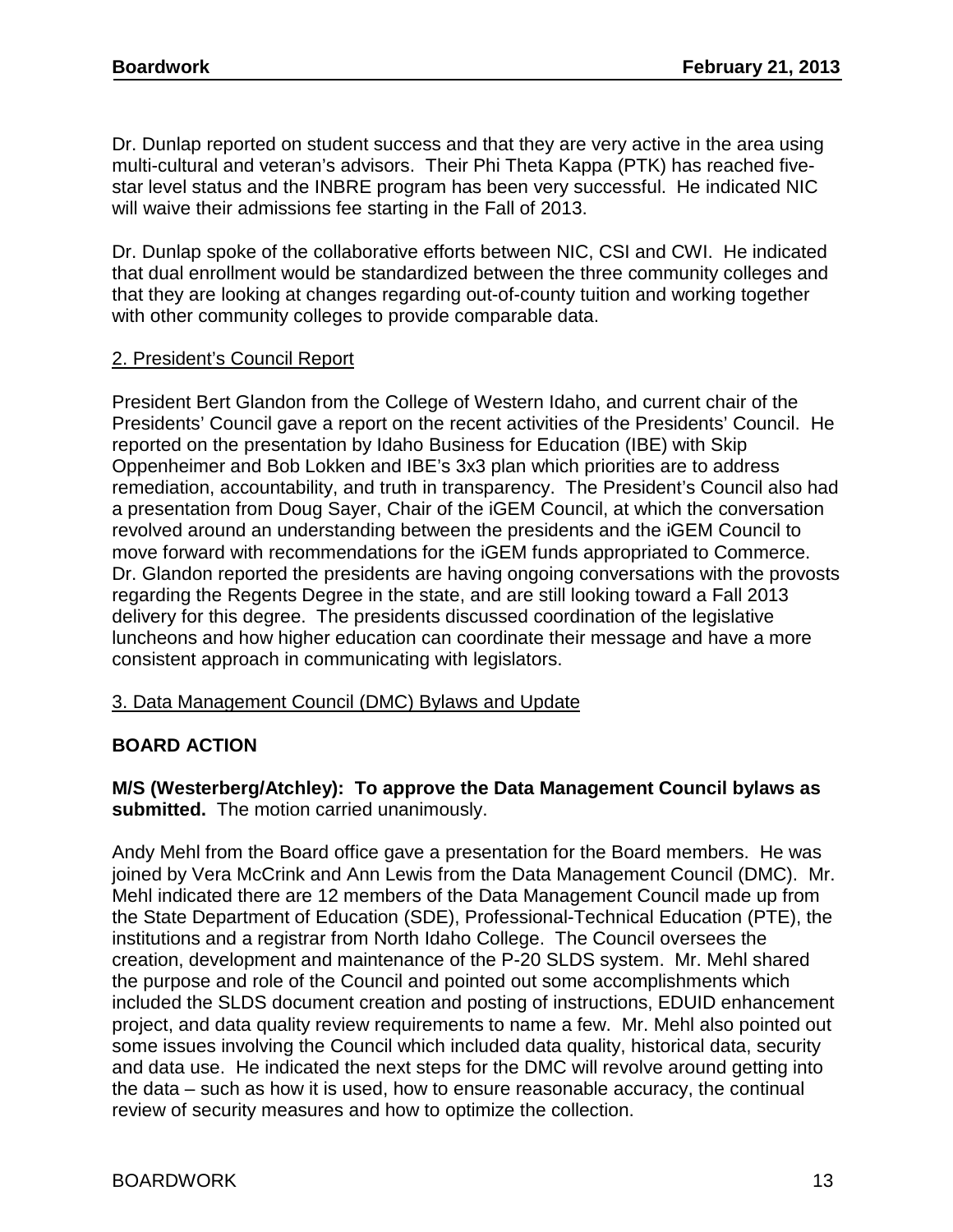Ms. Atchley asked about the research request website. Mr. Mehl described the process and commented that it allows anyone to make a request into the SLDS system for data and it is modeled after the work Virginia has done. Ms. Atchley asked about the security of the system. Mr. Mehl reported that the request must meet certain criteria to be considered a legitimate request of which security is a top priority. Mr. Soltman asked how complete and timely the data is. Mr. Mehl indicated that much of the 2011-2012 academic year data has been received and is being worked with presently.

### 4. Statewide Longitudinal Data System (SLDS) Update

Mr. Mehl provided a report to the Board starting with an overview of the SLDS landscape for Idaho and how data is uploaded. The data includes K-12, postsecondary, Department of Labor, and student clearinghouse data. The component linking K-12 to postsecondary is called the EDUID which stands for the education unique identifier and is critical in determining whether a student moves on or not. Mr. Mehl indicated that part of the SLDS Federal grant involves building a longitudinal data store that the Department of Labor will house which takes the unemployment insurance data and puts it into a longitudinal data store. This will also provide workforce outcome data on students; however the data will be limited.

Mr. Mehl provided information on the initiatives of the SLDS that include the National Student Clearinghouse, WICHE Multi-State Data Exchange (Washington, Oregon, Hawaii and Idaho), and the U.S. Department of Education grant. Mr. Mehl provided a timeline of the SLDS since its inception in 2010 through fiscal year 2015. Mr. Mehl discussed high school feedback reports and gave examples of how some students may not be captured in the report. He indicated the Board office receives student enrollment and graduation numbers from two sources – Idaho public postsecondary institutions and the National Student Clearinghouse. Students who have opted for private reports are not included in the data.

Mr. Mehl shared an example slide showing the class of 2005's postsecondary enrollment and progress. It showed 3,390 postsecondary graduates out of 13,254 students which provides an idea of what is going on with students in Idaho. Mr. Mehl provided advantages of using this data which include the ability to slice or mix the data to provide more thorough reports to look at it in a multitude of different ways. He also pointed out some issues with the data.

Mr. Soltman asked if all our institutions participate in the clearinghouse. Mr. Mehl reported that all public postsecondary institutions do participate, and the College of Idaho does not participate in sharing data to the clearinghouse at this time. The college will have data to submit going forward, but they will not have historical data.

Mr. Mehl elaborated on the proposed recommendations for changing phase three of the approach for the SLDS construction. He indicated that when the four phase plan was originally presented, phase three called for building a full-fledged data warehouse. Mr. Mehl currently feels that elaborate of a plan is not necessary to get the information to those who need to use it. He felt a summary level set of tables can be built on top of the SLDS data they are collecting which can be made available to satisfy requirements.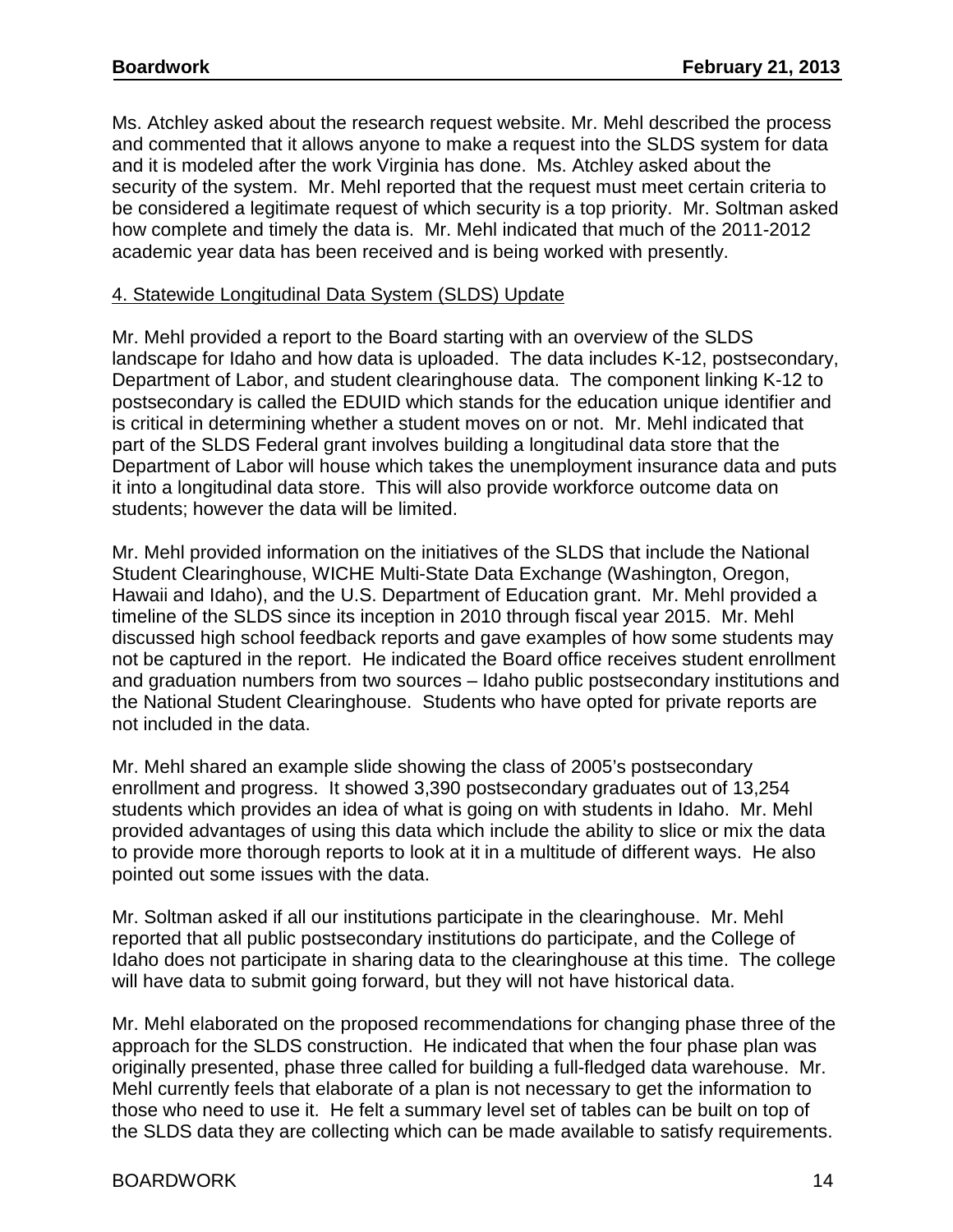The phase three timeline is 2014 and phase four remains the same.

Mr. Luna asked if the DMC had been given a chance to review the proposed changes. Mr. Mehl responded that it has been discussed with the DMC and they also plan to discuss it at a deeper level with the institutions. Mr. Luna asked if the changes will go beyond regulatory compliance. Mr. Mehl responded that the data will be able to be drilled down to many levels to provide requested information without affecting FERPA issues. Dr. Rush asked how the model from Virginia is helping us. Mr. Mehl responded that the Virginia system provides the front end for requests which allows us to document everything along the way. It also publishes the data dictionary and allows the user to pick the list of fields they want to build ad-hoc queries. The Virginia system wraps the data together to give a clean interface in the system. He added that the Virginia system was built using federal funds so it is in the public domain and available to us, adding that they are looking to partner with us to transfer data to Idaho. Mr. Edmunds asked how soon mock-ups could be run through with the data available. Mr. Mehl responded that staff is ready to do that now.

The Board decided to not make any motion on this item today. Mr. Mehl will discuss it further with the DMC and the institutions, after which the item will return to the Board for approval. Dr. Rush publically thanked Mr. Mehl and the others for their work and accomplishment on this project.

### 5. Board Policy I.K. Naming/Memorializing Building and Facilities  $-1<sup>st</sup>$  Reading

### **M/S (Soltman/Atchley): To approve the first reading of Board Policy I.K. Naming/Memorializing Building and Facilities as submitted.** The motion carried unanimously.

Ms. Bent indicated the proposed amendment would clarify the wording in the policy and align it with current practices. Mr. Lewis commented that with regard to the definition of delegation and authority, you can't have delegation without authority. Ms. Bent clarified the changes for Mr. Lewis and indicated those changes would be made for the second reading.

### 6. President Approved Alcohol Permits

Board staff has prepared a brief listing of the permits issued for use. The list was provided in the agenda materials for the Board's review.

# **STATE DEPARTMENT OF EDUCATION**

### 1. Schoolnet Instructional Management System

Mr. Luna introduced Alex MacDonald, Director of Instructional Technology from the Department of Education, who provided a report on the Idaho System for Education Excellence (ISEE) Phase II: Schoolnet program which is an instructional management system. Mr. MacDonald reported that with Schoolnet, SLDS data can be used to improve student achievement. Schoolnet was selected by a group of education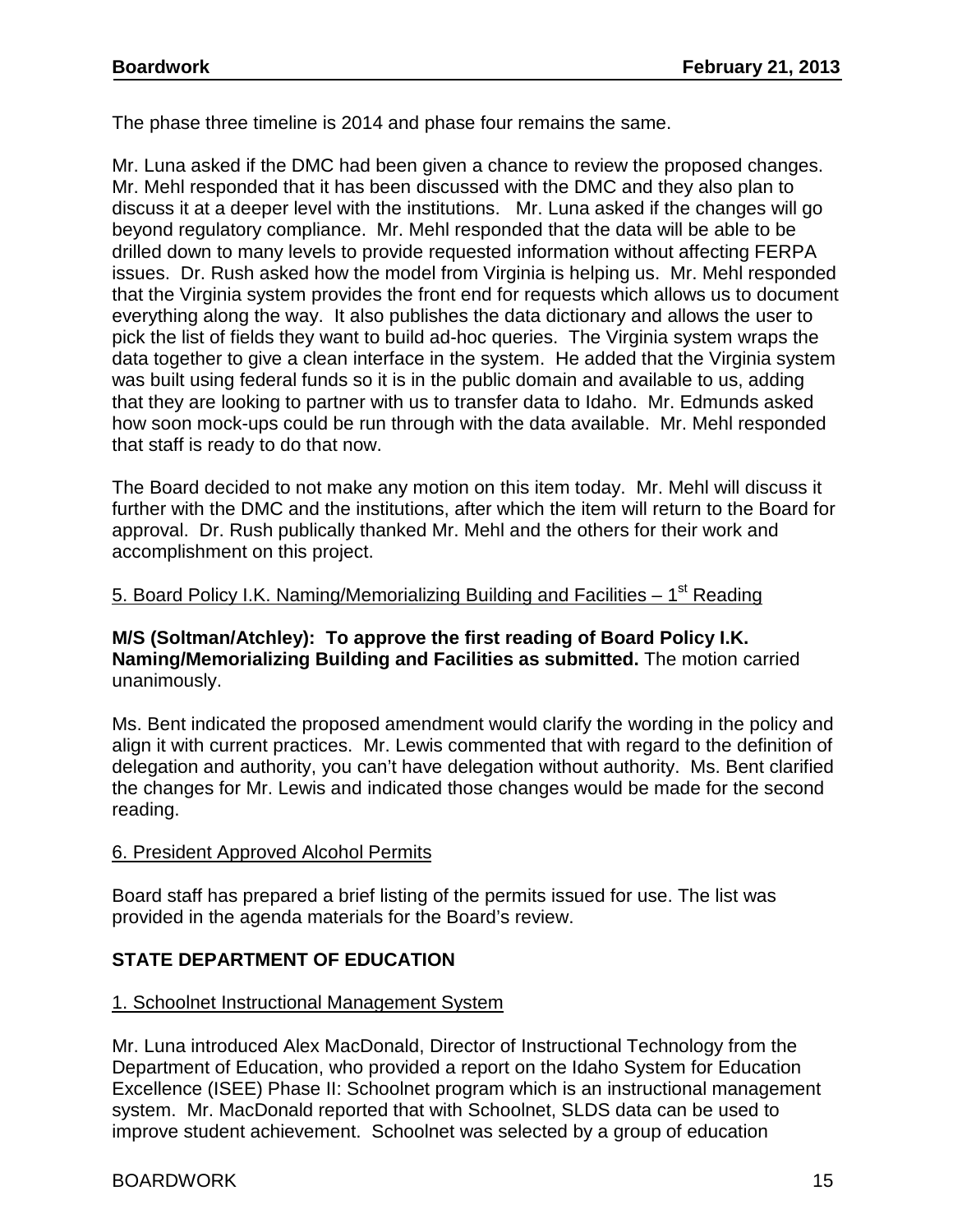stakeholders in May 2010 after reviewing several other instructional management systems. It is currently funded through a grant from the J.A. and Kathryn Albertson Foundation. He reported that every teacher in Idaho has access to Schoolnet and the Department also provides additional training and support to 15 grantee districts.

Mr. MacDonald commented that Schoolnet is a "digital backpack" for every student that contains ISAT results, deconstructed content standards, and student key performance indicators to name a few. Schoolnet contains administrator dashboards, teacher portals and parent portals. Mr. MacDonald provided a visual of what Schoolnet looks like for teachers and how digital content can be accessed and linked to their classrooms through different partner applications. Instructional practices can be structured based on this data as well and it shows how the student is doing academically over time. The Department is addressing the Idaho common core standards and preparing to implement those with Schoolnet. Schoolnet also assists with the creation of curriculum guides, and lesson plans and materials can be aligned to various standards. The assessment platform is on-line for student testing which greatly reduces the amount of time spent for teachers grading papers. There are also security measures and permission levels implemented as to not violate any privacy laws or concerns.

Ms. Atchley asked if the system is linked to the longitudinal data system. Mr. MacDonald indicated it is linked to the ISEE data system. They system links teachers to students to courses to outcomes and the information is mobile and can be accessed if a student changes schools and moves into a different district.

Mr. Edmunds asked if we are scratching the surface of technology in schools and if we know the numbers and costs associated with providing this information to all teachers. Mr. Luna responded they have invested in a system that provides student level data. He indicated he would give a more thorough response in his Superintendent's update as a result of the propositions failing during the November vote. There was further discussion about funding spent on technology and the sharing of data. Mr. Mehl will be working with Department staff on the data sharing.

Mr. Edmunds asked how long the funding from the J.A. and Kathryn Albertson Foundation will last. Mr. Luna responded that the funding was for initial start-up and that there are on-going costs in excess of \$2 million that will need to be addressed going forward. Dr. Goesling asked about the parent portal. Mr. MacDonald responded that parents are able to see their own child only and where that child ranks with others, and what areas the child excels in or needs help in. Mr. Luna invited Board members to attend a classroom where this technology is being used and followed up by saying it frees up teacher time to spend more time with students.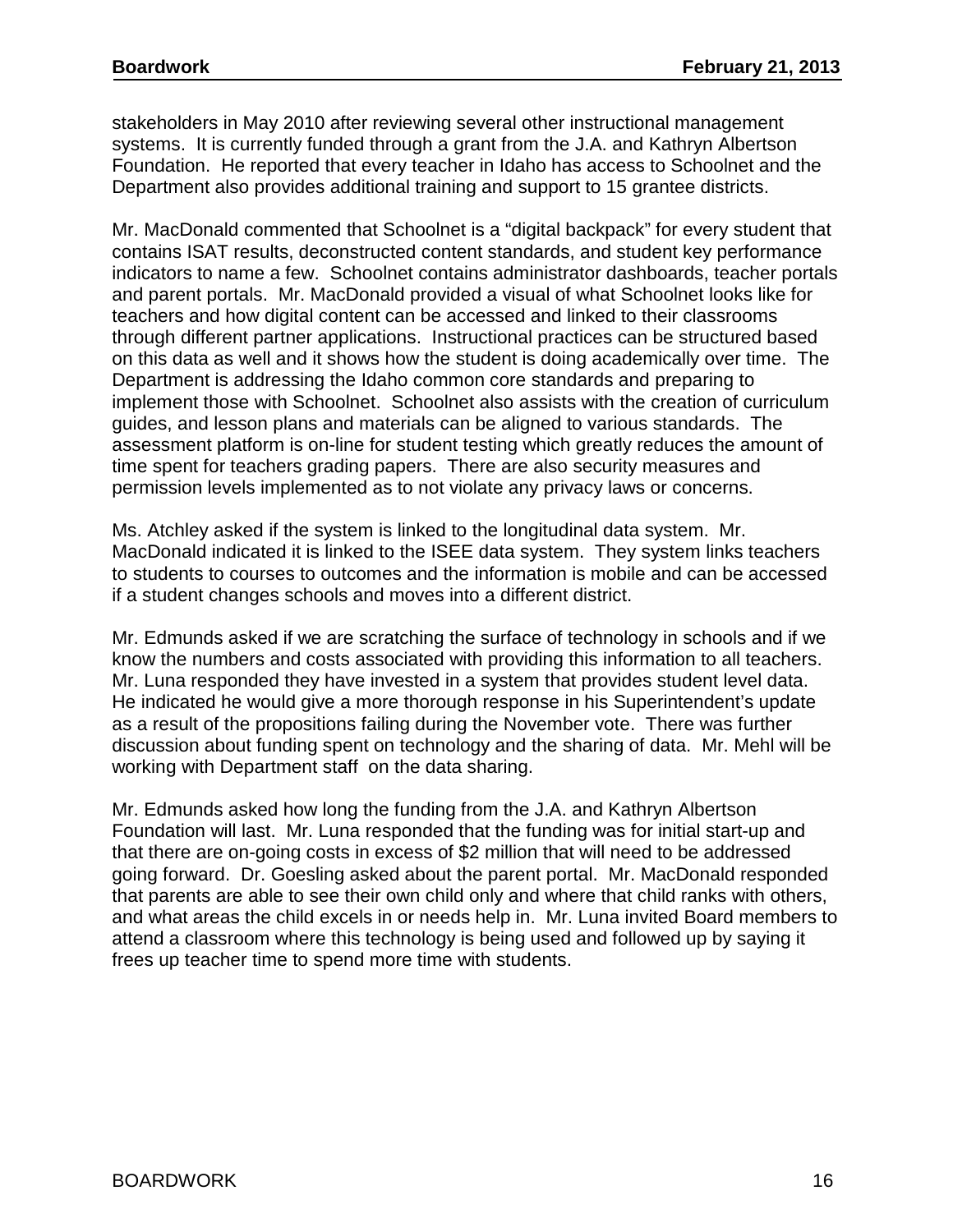## 2. Superintendent's Update

Superintendent Luna provided information on the ramifications of the repeal of the Students Come First laws. He started by reviewing each of the propositions and provided a summary for each of the components contained under the propositions. He also identified the investments in education reform related to the propositions and indicated the way the money is allocated in the future remains to be determined. Mr. Luna summarized where we are today with the repeal of these laws.

He reported for Proposition 1, tenure is reinstituted so a teacher achieves tenure after three years. Master agreements and evergreen clauses are back for 2013 negotiations – this includes contracts not being reviewed annually. Seniority is back in force and employment decisions are based on who has been there the longest. Parent input and student achievement will no longer be a part of teacher evaluations. For Proposition 2, money allocated in this year's budget and proposed budget is uncertain moving forward. For Proposition 3, the "use it or lose it" flexibility has been eliminated which has a \$25 million dollar impact on our schools this year. Classroom technology funding is uncertain in what districts can do with funds. Mr. Luna pointed out that money not yet distributed will not be distributed – i.e., the first half was distributed and the  $2^{nd}$  half will not be. Dual credit for early completers is compromised as the state will not be able to pay for it and additional funding for math and science teachers will be going away. He indicated that part of Proposition 3 allowed for the development of an online clearinghouse and those funds are now gone. He added that minimum teacher salaries remain at their current level and one-to-one mobile computing funds have also been compromised.

Mr. Luna reported the fiscal impact from the propositions failing is at least \$40 million of the Department's current appropriation. A portion is offset, at \$14,789.200 but there is a \$22,387,700 net loss for school funding for the current year. He reported that for the next fiscal year, funding shortfalls are even greater and the impact of where we are today is far more complicated than many realize. Mr. Luna indicated there will be much work ahead with the legislature to address the uncertainties going forward.

### 3. Temporary and Proposed Rule - IDAPA 08.02.01.151, Rules Governing Administration, Negotiations

### **BOARD ACTION**

**M/S (Luna/Goesling): To approve the temporary and proposed rule change to IDAPA 08.02.01.151, Rules Governing Administration, Negotiations, as submitted.**  The motion carried unanimously.

## 4. Temporary and Proposed Rule- IDAPA 08.02.02.120, Rules Governing Uniformity, Local District Evaluation Policy

Mr. Luna provided some background on the change related to this rule. He indicated that with the repeal of Students Come First, it removes the rule but the contracts that teachers and administrators are currently working under through the end of this fiscal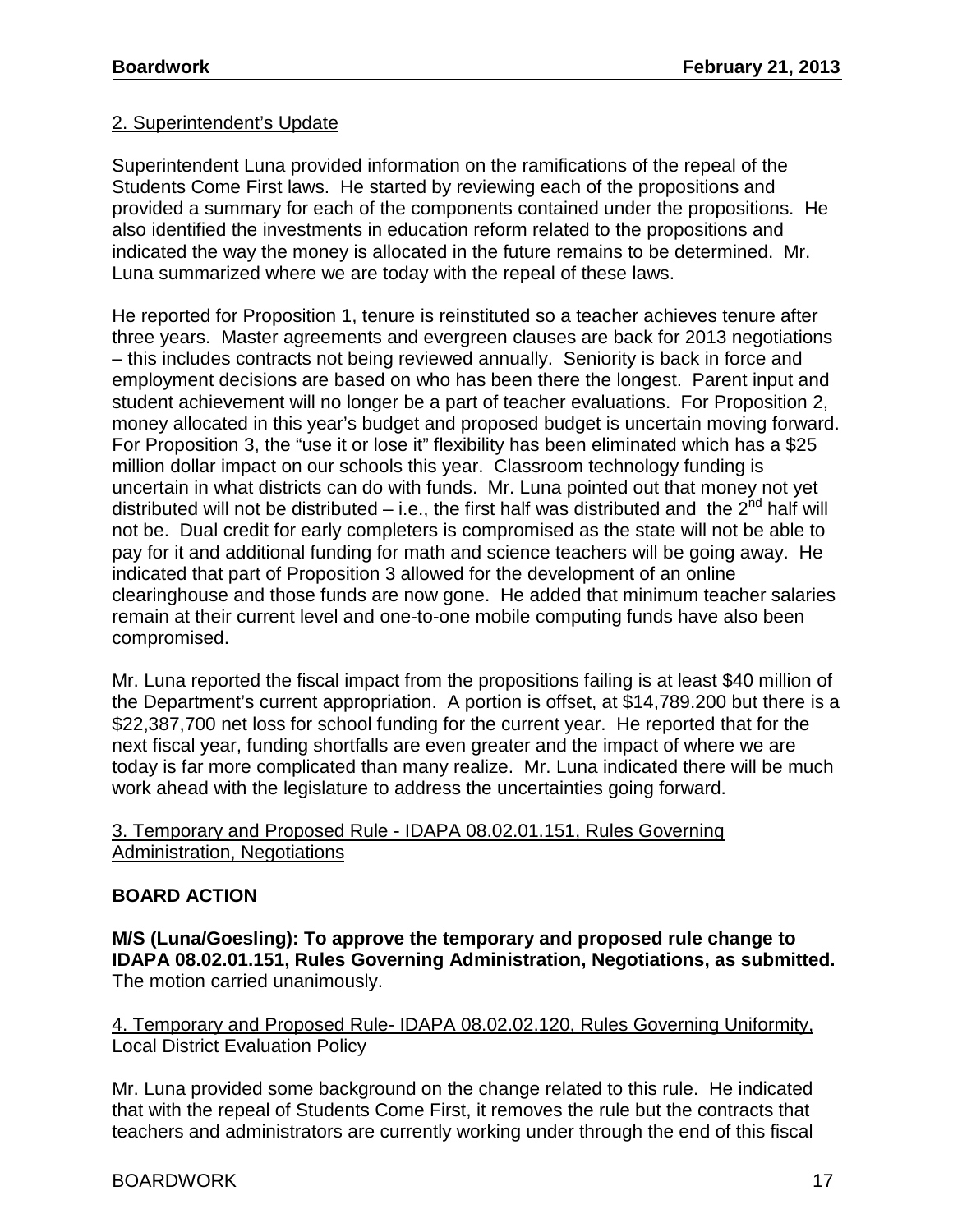year would still be in force. Those contracts require that evaluations be tied to student achievement and parental input is part of the evaluation. Mr. Westerberg requested unanimous consent to return this item to the Department for additional work and study and to return it to the Board at a later time. There were no objections.

# **AUDIT**

## 1. FY 2012 Financial Statements Review

## **BOARD ACTION**

**M/S (Atchley/Westerberg): I move to accept from the Audit Committee the Fiscal Year 2012 financial audit reports for Boise State University, Idaho State University, University of Idaho, Lewis-Clark State College, and Eastern Idaho Technical College, as presented by Moss Adams LLP.** The motion carried unanimously.

Mary Case from Moss Adams provided a report to the Board on the results of the financial audits for of Boise State University, Idaho State University, University of Idaho, Lewis-Clark State College, and Eastern Idaho Technical College. FY 2012 is the eighth year that Moss Adams has conducted audits of the financial statements for the colleges and universities. The audits are conducted in accordance with Generally Accepted Government Auditing standards and include an auditor's opinion on the basic financial statements. Ms. Case reported that there was one finding regarding EITC that was corrected during the audit process. Ms. Case indicated the audits went very smoothly with outstanding cooperation and effort from all institutions.

Ms. Atchley pointed out that the community colleges have their own audit boards who conduct audits of those colleges.

### 2. FY 2012 College and Universities' Financial Ratios

Mr. Edmunds requested a brief description of the measures used in this report. Mr. Freeman indicated that these ratios were developed by the Board in a work session several years ago and are industry standard ratios. The ratios look at institution and foundation finances.

Mr. Edmunds asked if we are relying on this data to demonstrate the financial health of the institution. Ms. Atchley reported in the affirmative. Mr. Lewis commented the Board should have one set of metrics to look at on a regular basis to understand the financial health of the institutions. Mr. Freeman asked the institutions if they use these ratios when they meet with their rating agencies. The institution representatives responded that the ratios are just one piece requested by the rating agencies. Mr. Soltman asked for input from Moss Adams. Ms. Case indicated that trending is the critical factor to look at on the dashboard of key performance indicators. Mr. Edmunds asked for the item to be returned to the BAHR Committee for further evaluation. Ms. Atchley recommended having a similar set of key performance indicators that will be regularly reported on by the institutions. Mr. Freeman responded that the institutions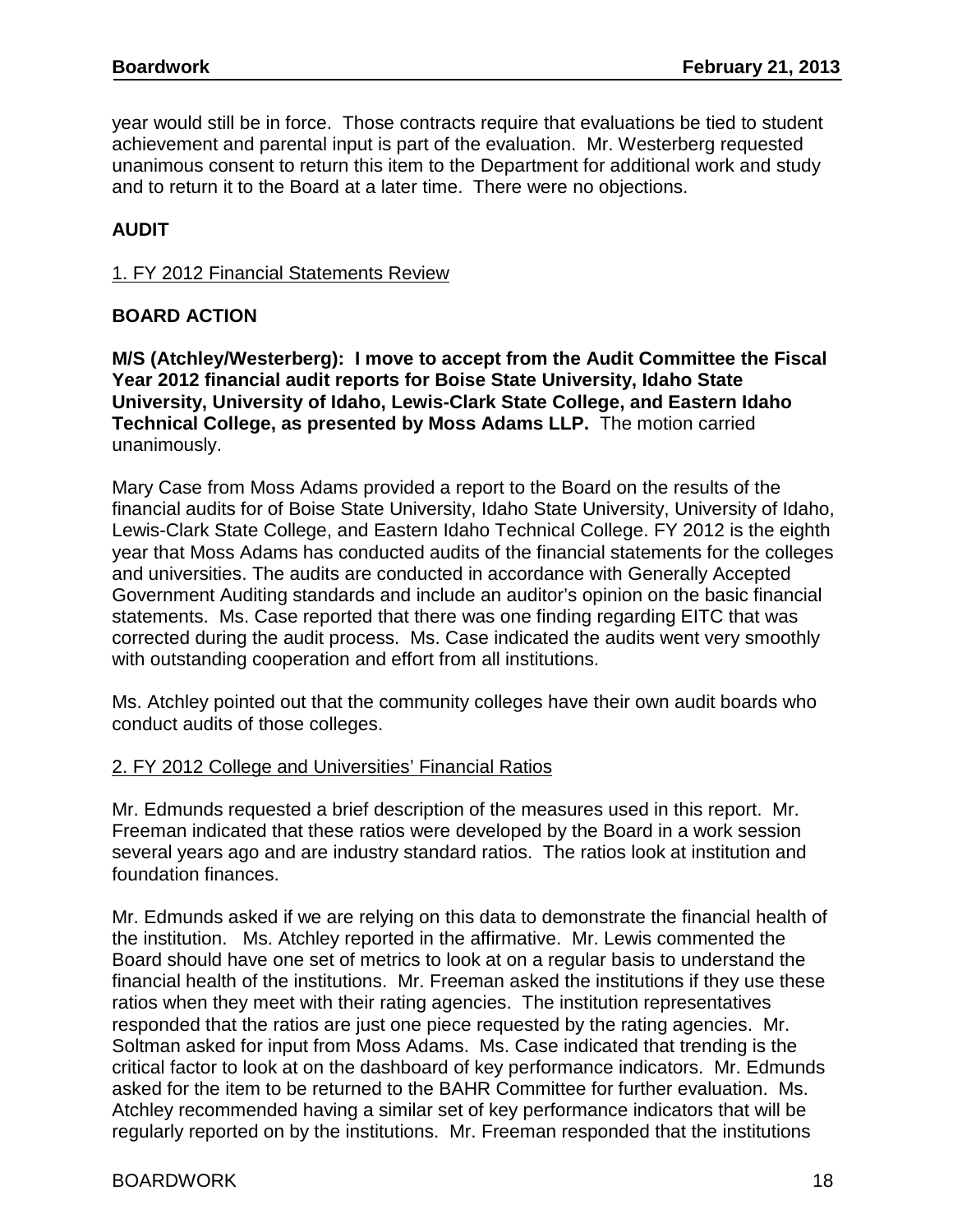are presently working on quarterly reports. The vice presidents of finance from the institutions provided a brief analysis of their FY 2012 financial ratios. This information was also provided with the agenda materials to the Board members.

3. Board Policy V.Y. – Compliance Programs – Second Reading

## **BOARD ACTION**

**M/S (Atchley/Lewis): To approve the second reading of the proposed new section, Board Policy V.Y., as presented in attachment 1.** The motion carried unanimously.

At this time, the meeting recessed for a lunch break until 12:30.

### **BUSINESS AFFAIRS & HUMAN RESOURCES**

### **Section I – Human Resources**

1. Amendment to Board Policy – Section II.G. – Policies Regarding Faculty – Second Reading

### **BOARD ACTION**

**M/S (Westerberg/Soltman): To approve the second reading of amendments to Board Policy II.G. Policies Regarding Faculty (Institutional Faculty Only) as presented.** The motion carried unanimously.

### 2. Amendment to Board Policy - Section II.H. - Coaching Personnel - Second Reading

Mr. Lewis expressed concern with allowing consecutive one-year contracts. President Nellis responded by commenting on the commitment to student athletes and coaches, encouraging flexibility with selected cases. Mr. Freeman indicated that in order to address the concern of Mr. Lewis a cap could be established for the consecutive renewal of contracts. Mr. Lewis added that a monetary cap would be appropriate as well.

There was continued discussion on the item and regarding the wording of the policy. Mr. Westerberg requested unanimous consent to return the item back to the Athletics Committee for further work and discussion. There were no objections.

## 3. Boise State University – Multi-Year Employment Agreement – Neil Resnick, Co-Head Women's Gymnastics Coach

### **BOARD ACTION**

**M/S (Westerberg/Goesling): To approve the request by Boise State University to enter into the employment contract with Neil Resnick, as Co-Head Women's Gymnastics Coach as set forth in the materials presented to the Board, in substantial conformance with the terms of contract set forth in Attachment 1.** The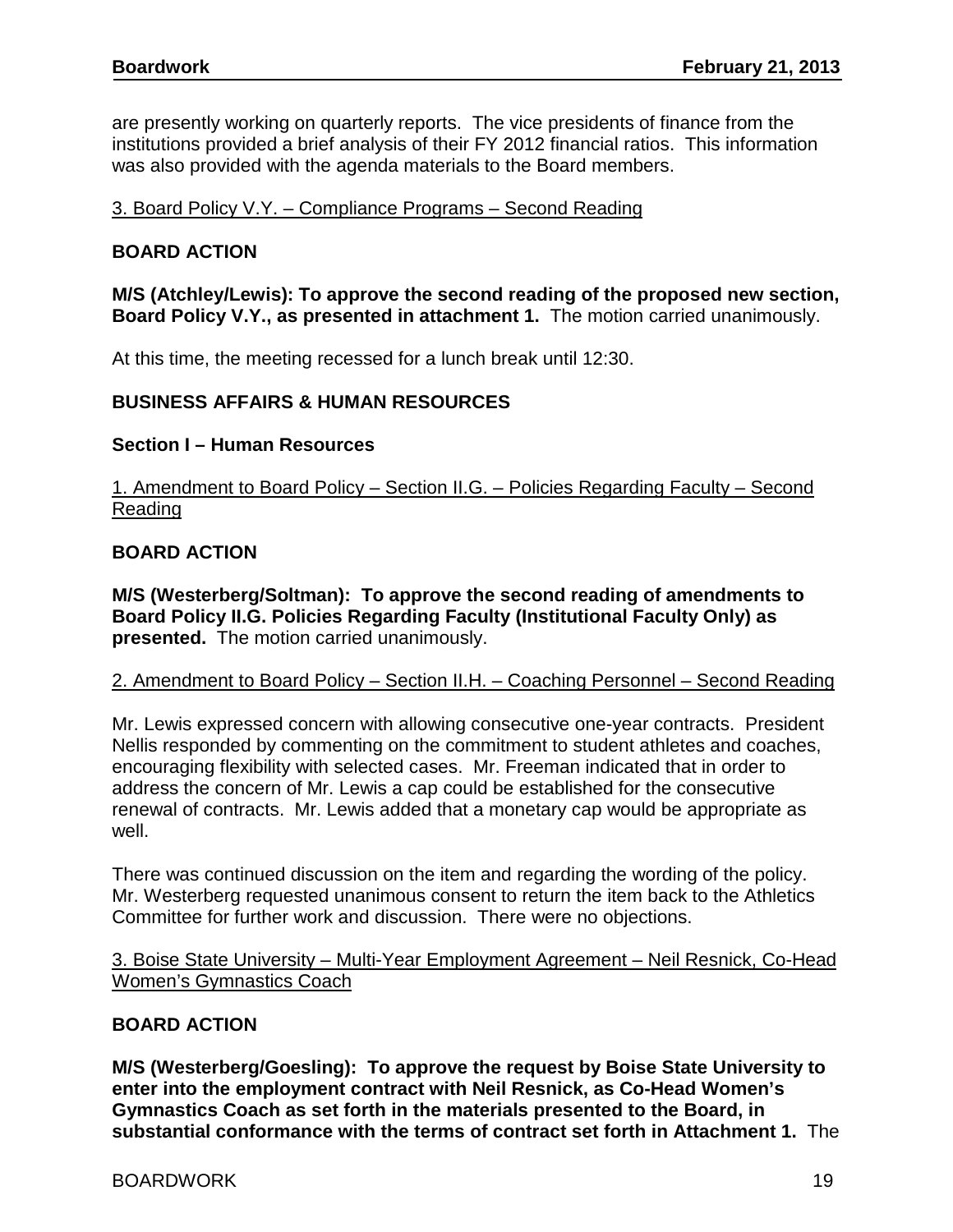motion carried unanimously.

Dr. Goesling recommended converting from a percent to a numeric value in the area of academic scores to provide a clearer picture of how a coach is performing in that area.

4. Boise State University – Amendment to Boise State University Supplemental Pension Plan

## **BOARD ACTION**

**M/S (Westerberg/Atchley): To approve the request by Boise State University to adopt the First Amendment to the Supplemental Pension Plan, to authorize the University to select any future annuity contracts in accordance with Plan provisions, to seek a determination letter for the Plan, to adopt any reasonable amendments requested by the Internal Revenue Service as a condition of granting a favorable determination letter and to authorize the Vice President for Finance and Administration to execute all necessary related documents.**

**The Board cannot comment on the tax consequences of the supplemental pension plan pending IRS action. No assurances or guarantees are made regarding the performance of any investment product selected for this Supplemental Pension Plan.** The motion carried unanimously.

Mr. Kevin Satterlee indicated this is a request by Boise State University (BSU) to approve an amendment to its Supplemental Pension Plan for Chris Peterson. He commented that BSU also requests authorization to select future annuity contracts in accordance with plan provisions and to make plan amendments as required by the IRS as a condition of granting a favorable determination letter of the plan.

5. Boise State University – Salary Continuation Benefit for Adjunct Faculty

# **BOARD ACTION**

**M/S (Westerberg/Goesling): To approve the request by Boise State University to establish a limited salary continuation benefit for adjunct faculty in the event of absence due to unforeseen illness or injury.** The motion carried unanimously.

Ms. Pearson provided a statement to the Board that this is a request by BSU to approve the establishment of a limited fringe benefit for awarding sick leave to adjunct faculty, with an aim towards enhancing recruitment and retention. The fiscal impact would be largely budget-neutral because adjunct salary is already budgeted for an entire semester. The request is intended to improve benefits for adjunct faculty.

Mr. Westerberg asked what other institutions are doing in a similar setting. Ms. Pearson responded they are not certain what the other institutions are doing. Ms. Pearson added that two weeks seems to be what the majority of the requests are and that the financial impact is minimal. The financial vice presidents from the other institutions provided comments regarding the motion. Summarily they indicated they do not provide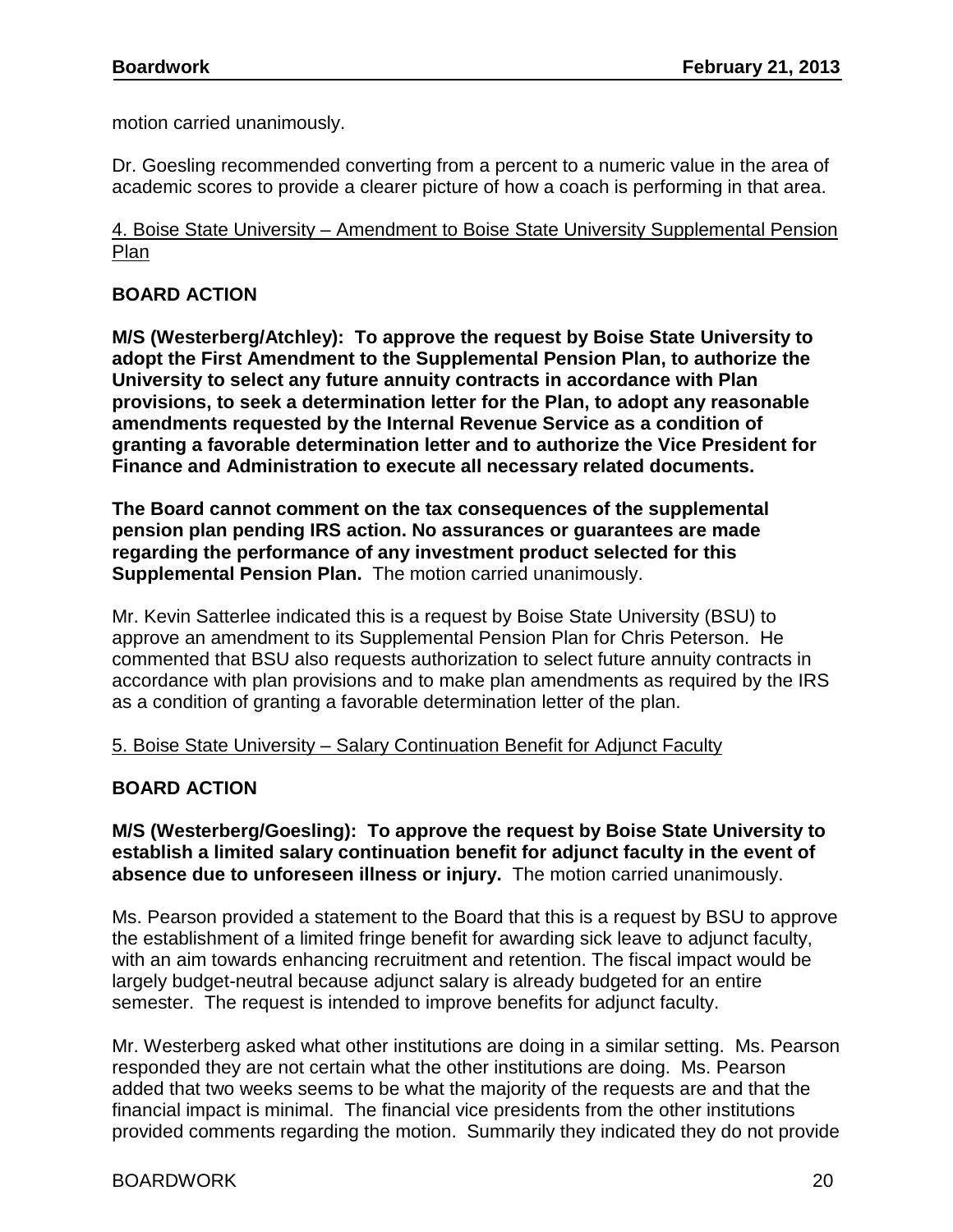any such benefit, that adjunct faculty issues are dealt with on a case by case basis and thus far there have been no problems. Adjunct faculty are responsible for finding a substitute in the event they are ill.

## 6. University of Idaho – Multi-Year Employment Agreement – Jeff Beaman, Director of Tennis

## **BOARD ACTION**

**M/S (Westerberg/Atchley): To approve the request by the University of Idaho to extend the university's employment contract with Jeff Beaman, as Director of Tennis, for a term commencing on the expiration of the existing contract and expiring on June 30, 2015 with an annual base salary of \$37,003.20 and such contingent base salary increases, annual media payments, and incentive/supplemental compensation provisions as set forth in the materials presented to the Board, in substantial conformance with the terms of contract set forth in Attachment 1.** The motion carried unanimously.

Mr. Lewis commented that academic achievement incentive seems low and should be higher. Mr. Smith from the University of Idaho responded those incentives are based on the salary amount and is consistent with other coaches. Mr. Lewis recommended that if it is proportional that there should be consistency between contracts with regard to academic achievement and suggested amending the policy.

# **BUSINESS AFFAIRS & HUMAN RESOURCES**

### **Section II – Finance**

### 1. Performance Based Funding Initiative (PBFI)

### **BOARD ACTION**

**M/S (Westerberg/): To approve the institution-specific metrics and respective baselines and goals to be used as part of a performance-based funding initiative, as presented in Attachments 1 through 4.** The motion failed due to lack of a second. This item was returned to the BAHR committee for further discussion and work.

Mr. Westerberg pointed out the previous work on this item and clarified the intent of today's motion is to approve the institutional goals. Mr. Westerberg asked the financial vice presidents to come forward for discussion. The detailed performance based funding measures for each institution were provided to Board members in their agenda materials.

Ms. Pearson from BSU provided comments for the Board on their performance metrics, indicating they were comfortable with them. She reported that they have not discussed the details with the other institutions. Mr. Edmunds asked what the objective is with using the metrics to measure institutions' performance and if the measures will accomplish this. Mr. Westerberg questioned the amount of stretch for the institutions.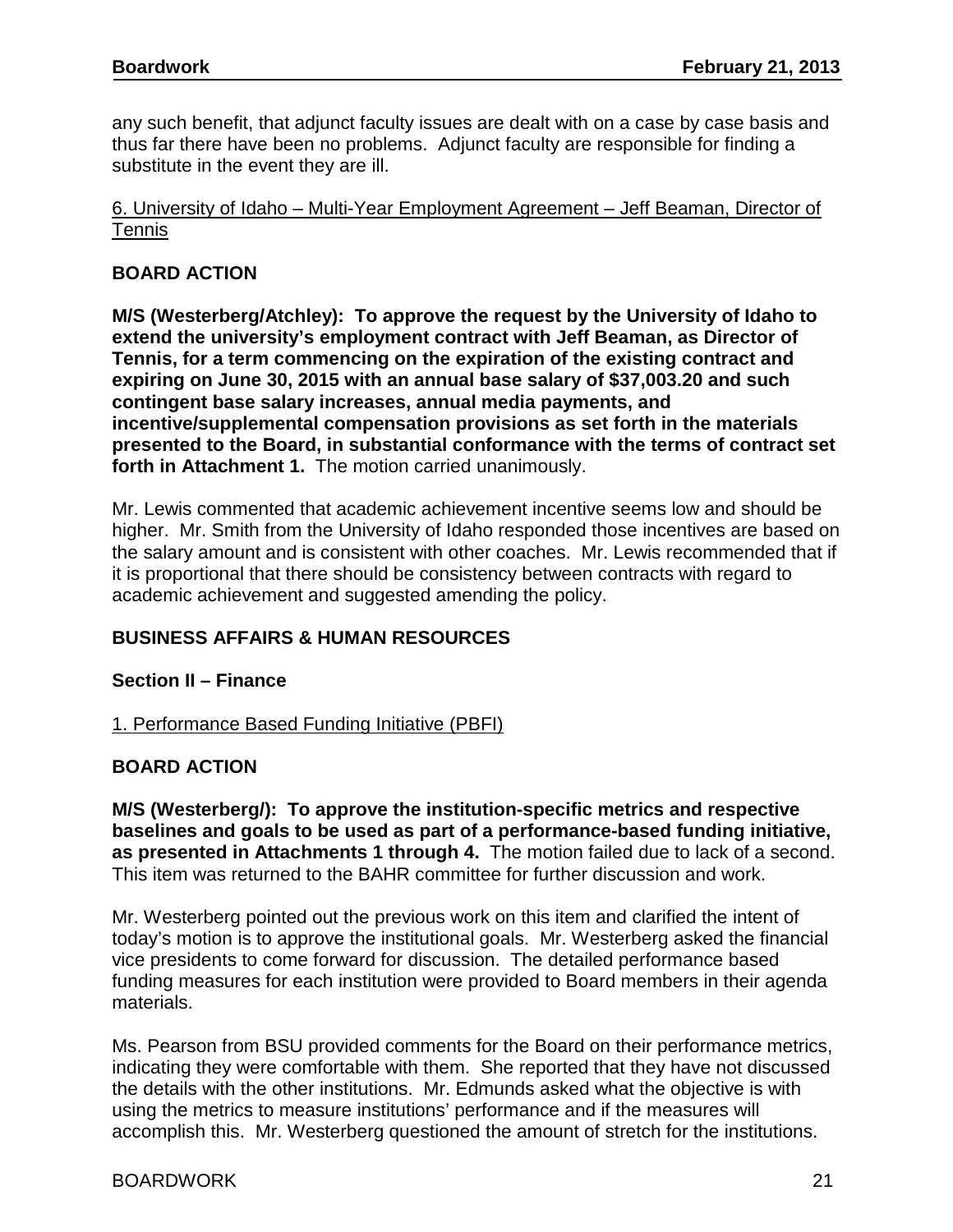Mr. Freeman indicated they asked institutions for a quality and a progress measure and the other two measures were up to the institutions' discretion. Mr. Freeman felt the recommended measures provided by the institutions were adequate for measuring outcomes. Ms. Pearson added that their measures are based on their strategic plan and this is where they would start with the understanding they would distinguish areas for adjustment as they move along. She summarized the measures for BSU.

Dr. Goesling commented that there should be more emphasis on retention rather than grad rates and that there may be redundancy in the goal. Ms. Pearson indicated they would discuss it at the campus level but they are comfortable with the goal.

Mr. Freeman recounted that the Board's system wide goal is total graduate production which does measure progress and that the goals are distinct.

There was lengthy discussion around the institution PBF metrics. Mr. Westerberg recommended the institutions state why the goal and whether it provides the appropriate stretch. Ms. Pearson summarized their particular measurements and explained why they felt those were appropriate for BSU. She indicated that these measures are top priorities based on their strategic plan and that they do stretch the university.

Mr. Lewis asked how the funding is allocated if the institutions all have different goals. There was further discussion about the arrival of the goals for the institutions and whether the goals stretch each institution. Additionally, Board members discussed how to evaluate each institution. Mr. Westerberg indicated that the two universal goals are production of degrees and the cost per credit hour; these are the root of the measurements as both an efficiency piece and a production piece. The other two goals determined by the institutions are a goal that speaks to progress and one that speaks to quality. Ms. Atchley recommended seeing a connection between where the institutions set their goal and where they need to be against the 60% goal. Mr. Soltman suggested having a one year dry run on a parallel system with no money distributed in order to see where the progress is. Mr. Freeman commented that a year's worth of data has its benefits, but that the Board and legislature have significant interest to move this forward. Mr. Westerberg suggested using the two universal goals in the first year for the funding award, and to track the two institutional goals but not award based on the institution goals. The Board members agreed with this suggestion. There was agreement that more work needs to be done by the institutions around the goals and targets. Mr. Freeman indicated data is still being collected and it would likely be available at the February meeting for setting goals and targets.

Ms. Atchley cautioned the institutions on their University Learning Outcomes (ULOs) in that they need to be cautious not to make the outcomes too easy to accomplish if the institution is going to be able to obtain increased funding based on these goals. Mr. Edmunds recommended more information from the institutions on any internally generated goal that is non-measurable against other institutions.

Mr. Stratton summarized the measures and stretch for ISU. He summarized their two measures of quality, the measure of progress and measure of productivity and indicated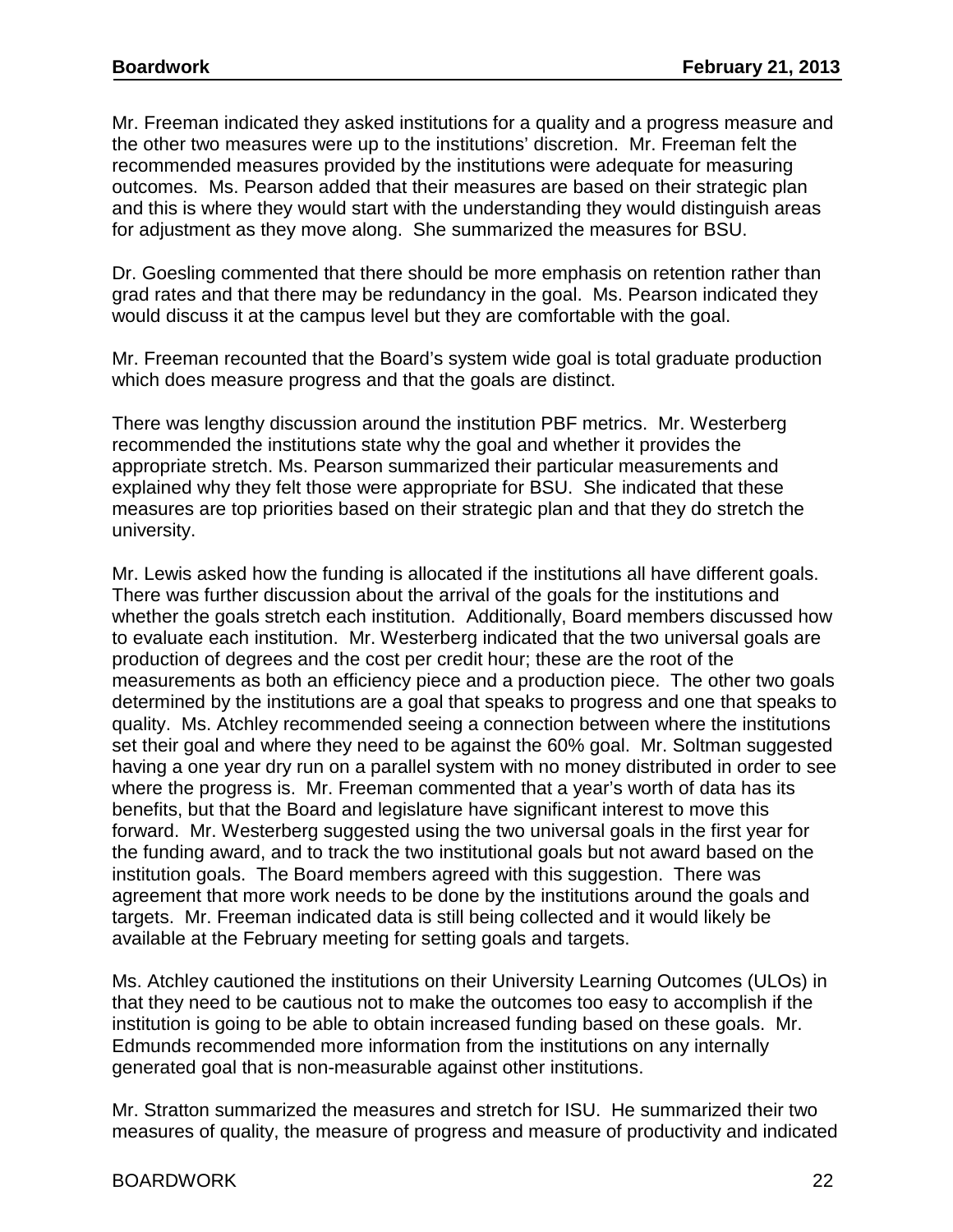the measures are reasonably consistent with ISU's strategic plan. President Vailas commented that there is not an understanding of what the real costs of the 60% goal are. Mr. Soltman asked about the relevance of ISU's measures to the 60% goal. Mr. Stratton responded that not all of their measures are related to the 60% goal.

Mr. Ickes reported for the University of Idaho on their institutional measures and how they are consistent with the goals of the institution. Mr. Herbst reported from LCSC who emphasized their goals reflect the mission of the institution and are intended to complement the 60% goal. They feel their goals stretch the institution.

Mr. Lewis commented that maintenance above the national average may be something to consider for the institutions. It was determined that this item should be returned to the BAHR committee for additional discussion and work.

### 2. Amendments to Board Policy – Sections V.A., V.C., & V.Q. – Misc. Receipts – First Reading

## **BOARD ACTION**

**M/S (Westerberg/Soltman): To approve the first reading of proposed revisions to Board Policy Section V.A., General Authority, Responsibilities, and Definitions, as presented in Attachment 1.** The motion carried unanimously. Ms. Atchley was not present for voting.

**M/S (Westerberg/Soltman): To approve the first reading of proposed revisions to Board Policy Section V.C., Spending Authority, as presented in Attachment 2.**  The motion carried unanimously. Ms. Atchley was not present for voting.

**M/S (Westerberg/Soltman): To approve the first reading of proposed deletion of Board Policy Section V.Q., Deposits and Miscellaneous Receipts Accounts, as presented in Attachment 3.** The motion carried unanimously. Ms. Atchley was not present for voting.

### 3. Amendment to Board Policy – Sections V.R. – Establishment of Fees – First Reading

### **BOARD ACTION**

**M/S (Westerberg/Soltman): To approve the first reading of proposed amendments to Board policy Section V.R., Establishment of Fees, with all revisions as presented.** The motion carried unanimously.

Mr. Freeman pointed out the changes to the policy for Board members. Mr. Lewis noted that the new student orientation fee may need to be included elsewhere. Ms. Pearson reported that the fee is charged one time to all first-time, full-time degree seeking students. Dr. Schimpf reported that there was a new student orientation program which is where this fee originated from.

4. FY 2012 Net Assets Report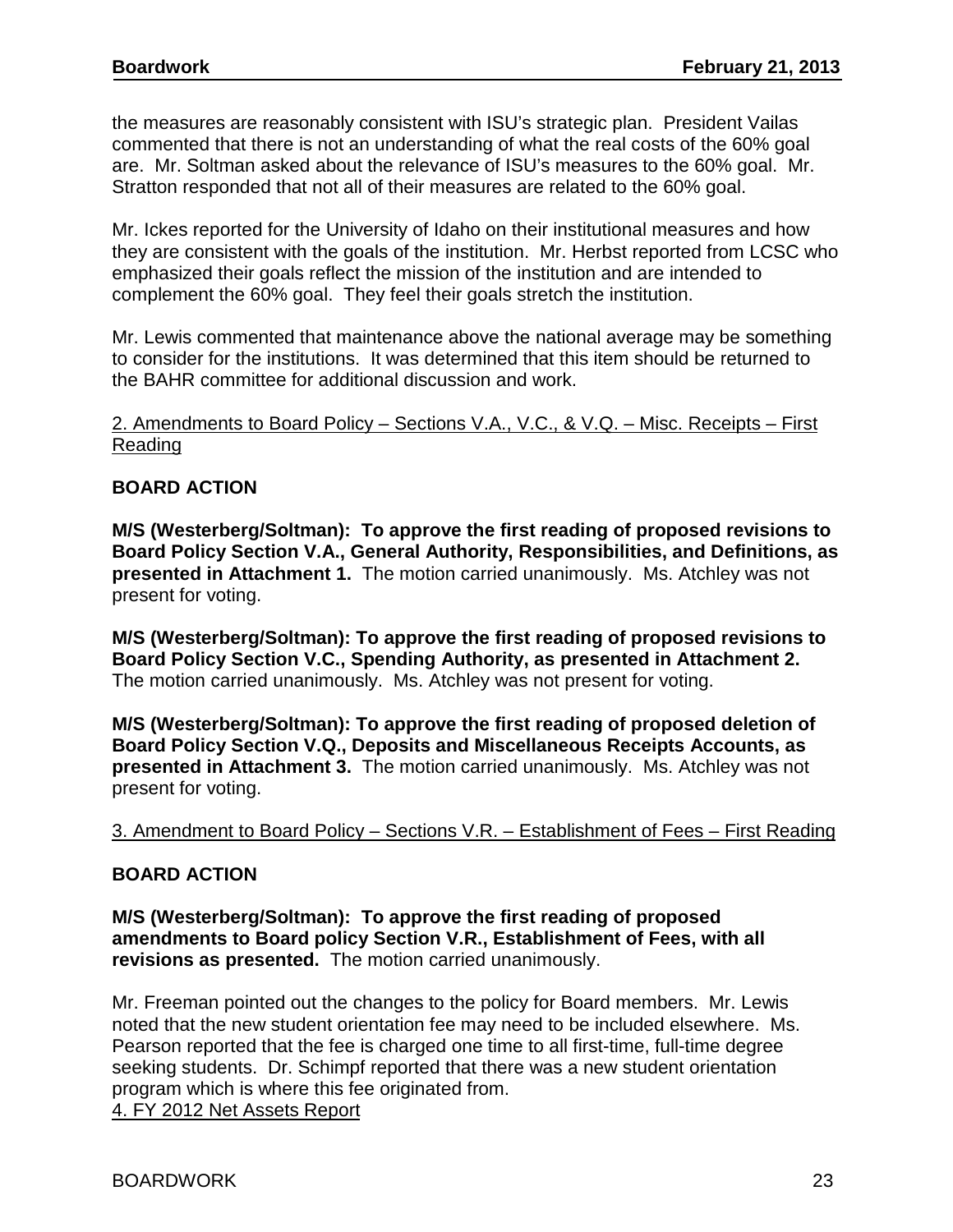A report on the FY 2012 College and Universities' Net Asset Balances was provided to the Board members in their agenda materials. There was some discussion around the Board set target of 5%.

### 5. Boise State University – Professional Fee – Respiratory Care Program

## **BOARD ACTION**

**M/S (Westerberg/): To approve the request by Boise State University to designate a professional fee for sophomore and junior students in the Respiratory Care Program in the amount of \$400 per semester in conformance with the attachments hereto.** The motion failed due to lack of a second.

Ms. Pearson provided a summary of the program and introduced Dr. Tim Dunnigan, Dean of the College of Health Sciences, to provide answer any questions on additional information and report on the need for the program.

Mr. Lewis asked about assessing a professional fee for this course and asked how the program would qualify in the category of high level expert degree or profession. He felt it is more of an associate's level program being taken to a bachelor's level program. Ms. Pearson responded that the demand for the program, licensure requirements and extraordinary program costs meet the criteria required. Dr. Dunnigan added that the costs are significant because of the equipment used for the program. Mr. Lewis suggested it would be more appropriate to apply a special course fee for the program instead of categorizing it as a professional course fee.

#### 6. Boise State University – Professional Fee – Radiologic Sciences Program

### **BOARD ACTION**

**M/S (Westerberg/): To approve the request by Boise State University to designate a professional fee for sophomore, junior and senior students in the Radiologic Sciences Program in the amount of \$400 per semester in conformance with the attachments hereto.** The motion failed due to lack of a second.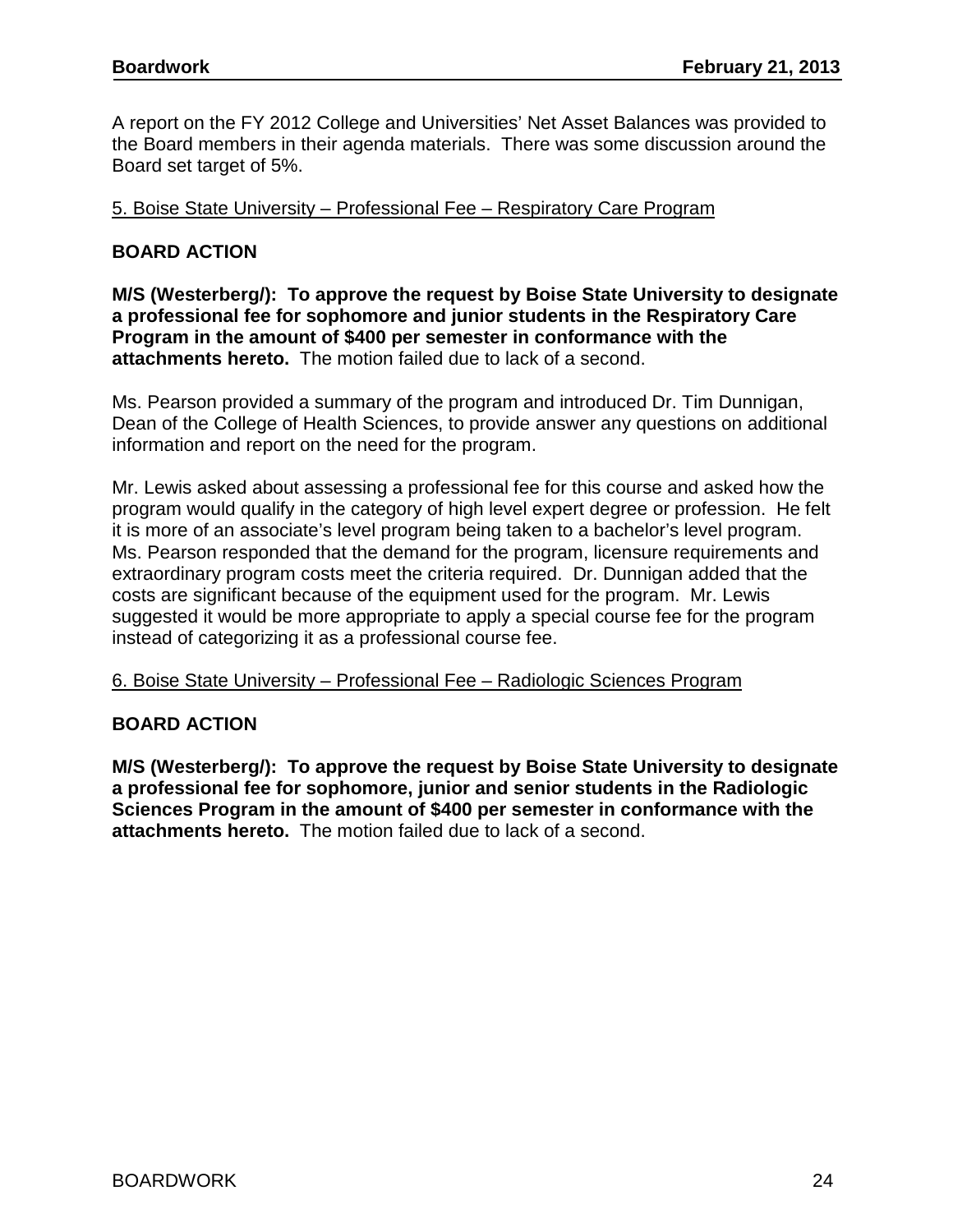7. Boise State University – KBSU Boise State Public Radio Renovation and **Improvements** 

## **BOARD ACTION**

**M/S (Westerberg/Soltman): To approve the request by Boise State University to proceed with construction of the KBSU Boise State Public Radio Renovation and improvements at the Yanke Family Research Park for a total project cost not to exceed \$1,115,000.** The motion carried unanimously.

Ms. Pearson provided a brief summary of this item indicating that BSU received Board approval to proceed with planning and design for this project in October 2011. Pursuant to Board policy V.K.3., BSU is now seeking approval of the project budget and financing plan, and to proceed with construction. Source of funds for the project is 100% institutional funds. Since Boise State Public Radio is an auxiliary enterprise, this space will not be eligible for occupancy costs from the State.

### 8. Boise State University – Downtown Property Purchase

### **BOARD ACTION**

**M/S (Westerberg/Atchley): To approve the request by Boise State University to purchase parcel R0190720070 located at 301 S. Capitol Blvd, commonly known as Unit 6 of the Agora Condominiums of BoDo, for an amount not to exceed \$1,650,000, plus all required closing costs normally associated with the buyer, and an additional \$50,000 for the purchase of all existing furniture, fixtures, equipment and tenant improvements; and further, to authorize the Vice President for Finance and Administration to execute all necessary transaction documents for closing the purchase.** A roll call vote was taken and the motion carried with a fourto-three vote in favor of the motion. Dr. Goesling, Mr. Soltman and Mr. Westerberg voted nay on the motion.

Ms. Pearson provided background for this item and a summary of the request for the Board. Stacy Pearson provided the Board with more details on its intended use for the property and after financial analysis was completed, the university determined they would like to move forward with its purchase. They would be able to regain the investment in this property in nine years.

Mr. Soltman asked where it fits in the master plan of the campus. Ms. Pearson responded this is more in their strategic planning for meeting additional space and their property procurement plan for obtaining property off campus. Ms. Pearson responded to a few additional questions related to the location of the property. Dr. Goesling asked about the high debt load of the university. Ms. Pearson clarified that there would be no additional debt for this transaction.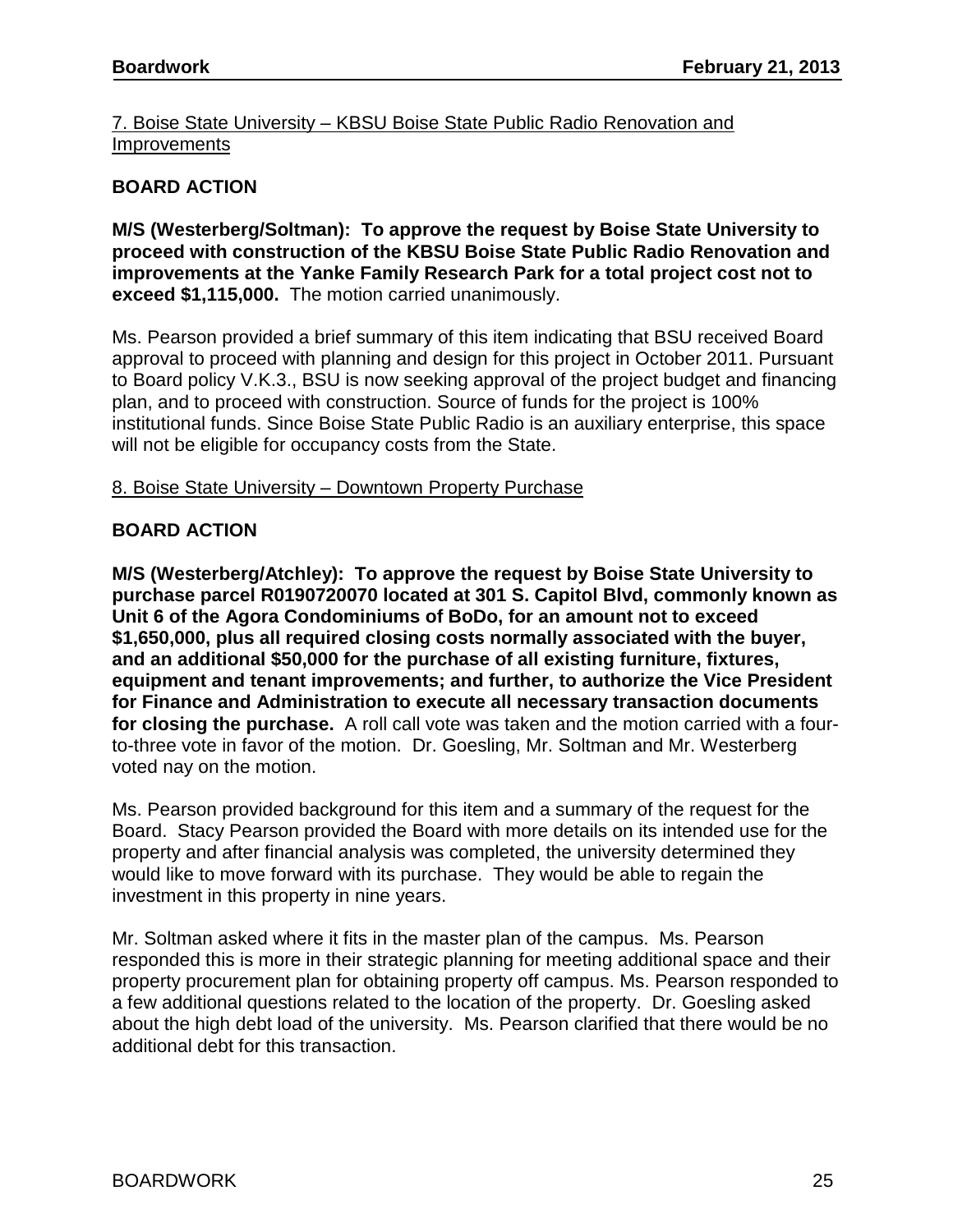9. University of Idaho – Planning and Design Authorization, Integrated Research & Innovation Center

### **BOARD ACTION**

**M/S (Westerberg/Soltman): To approve the request by the University of Idaho to implement the Planning and Design Phase for the Integrated Research & Innovations Center, and to expend up to \$3.6M, using institutional reserves, and also to repay these reserves with bond proceeds at a later date.** The motion carried unanimously.

10. University of Idaho – Modification of Indenture Agreement with University of Idaho Foundation – Consolidated Investment Trust

### **BOARD ACTION**

**M/S (Westerberg/Lewis): To approve the request by the University of Idaho to release certain restrictions on assets transferred to the University of Idaho Foundation pursuant to an Indenture Agreement dated May 20, 1975, and to authorize and instruct the Vice President of Finance and Administration and Bursar of the University of Idaho to execute a Release and Waiver of Rights and Restrictions in substantial conformance to the form provided in Attachment 3 of the materials presented to the Board.** The motion carried unanimously.

At this time, Mr. Luna and Mr. Lewis were excused from the meeting.

### **INSTRUCTION, RESEATCH & STUDENT AFFAIRS**

1. Idaho State University – Ph.D. in Geosciences Proposal

#### **BOARD ACTION**

**M/S (Westerberg/Goesling): To approve the request by Idaho State University to offer a new Ph.D., in Geosciences.** The motion carried with a three-to-two vote. Ms. Atchley and Mr. Soltman voted nay on the motion.

**M/S (Westerberg/Atchley): To approve the Memorandum of Understanding between Idaho State University, Boise State University, and the University of Idaho as presented, in substantial conformance to the form submitted as attachment 2 with the effective date of the Memorandum of Understanding changed to December 13, 2012.** The motion carried unanimously.

Mr. Soltman asked Board staff if during the discussion of this item the decision by the Council on Academic Affairs Programs (CAAP) was split. Ms. Bent indicated CAAP had asked that ISU conduct further discussion on the potential for collaboration. Ms. Adamcik confirmed there was additional information requested by ISU and the vote was split on the issue. She indicated that an MOU was created and signed by all three institutions. Ms. Atchley indicated the MOU appeared to be very vague and she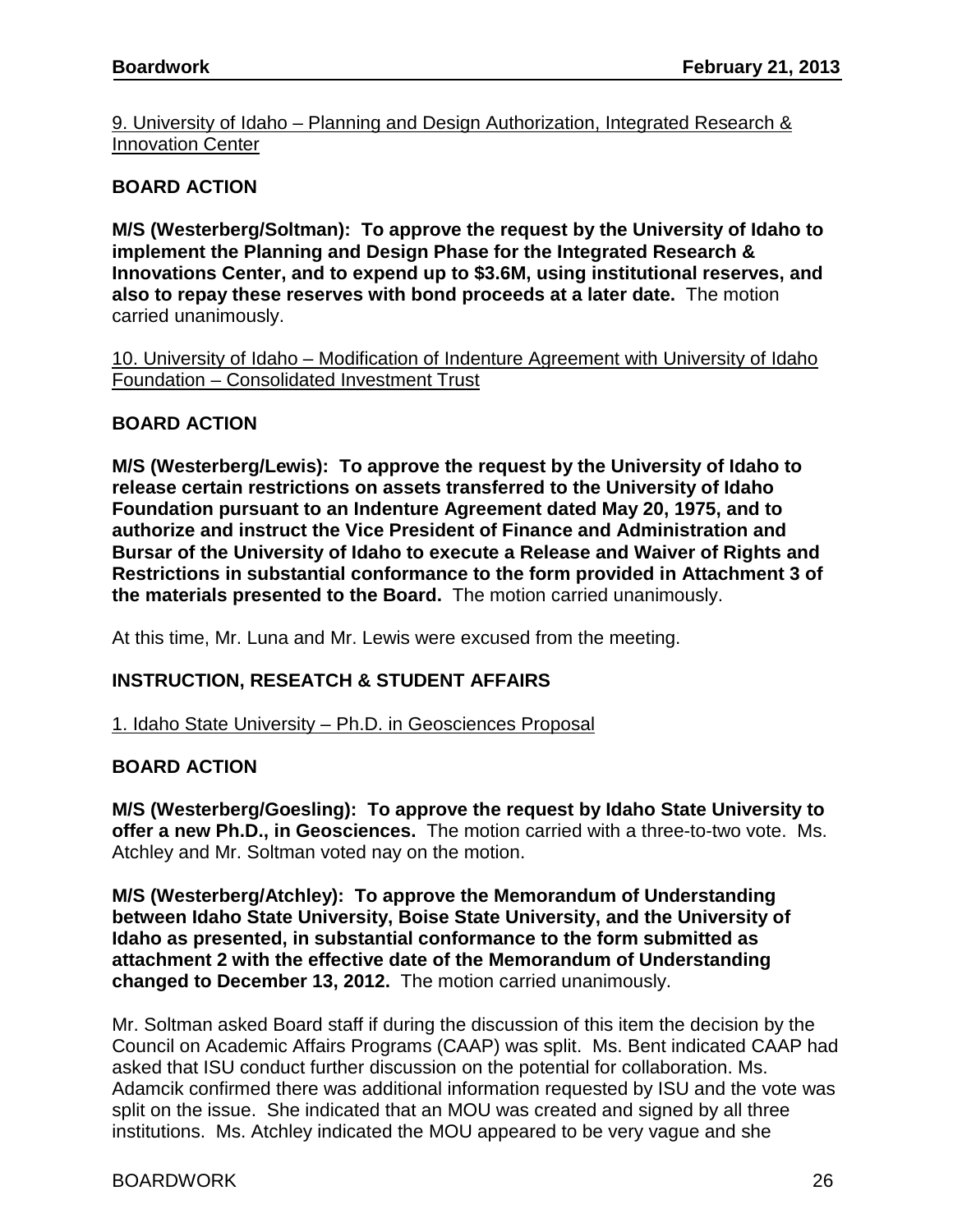recommended it be more specific as to who is responsible for what.

Ms. Adamcik responded that the three institutions have a history of collaboration and that each institution has recognized strengths that need not be duplicated. Ms. Atchley added that there was broad information related to the degree that was very vague and not substantiated such as with labor or other statistics.

### 2. Idaho State University – Ph.D. in Social and Environmental Dynamics

## **BOARD ACTION**

**M/S (Westerberg/Goesling): To approve the request by Idaho State University to offer a new interdisciplinary Ph.D. in Social and Environmental Dynamics.** The motion failed with a three-to-two vote in opposition to the motion. Ms. Atchley, Mr. Soltman and Mr. Westerberg voted nay on the motion.

Dr. Adamcik provided a summary for this program that it draws from three different colleges and eleven departments. Students will enter this program with a master's degree and take two new courses in the first year, then the students will select 18 credits and six electives to support whatever track they choose in terms of the research they will do, after which they will spend 30 credits working on their dissertation research. Dr. Woodworth-Ney added additional comments in support of this program.

Mr. Soltman expressed reservation about the sustainability of this program. Dr. Adamcik responded that it will be an attractive option for students to transfer into this Ph.D. program. Dr. Goesling asked for a review of the costs. Dr. Adamcik responded that there is no new faculty or funding needed and the program will be done within the current offering of courses. Ms. Atchley expressed frustration with contradictory language in this proposal. President Vailas commented this directive came from a push from the National Science Foundation.

Mr. Westerberg questioned the ancillary costs of adding a Ph.D. program. Dr. Woodworth-Ney responded that this program is not cost neutral and commented on the students who are supported by external funding connected to fields that will be involved with this program. She further indicated that once the students are working in this program they will be eligible to apply for grant funding that will support those five students and that as the program evolves it will be supported by the faculty working in it. She added that they perceive the demand will be higher in the long term. Mr. Westerberg expressed his continued concern that a clear picture of costs has not been identified yet.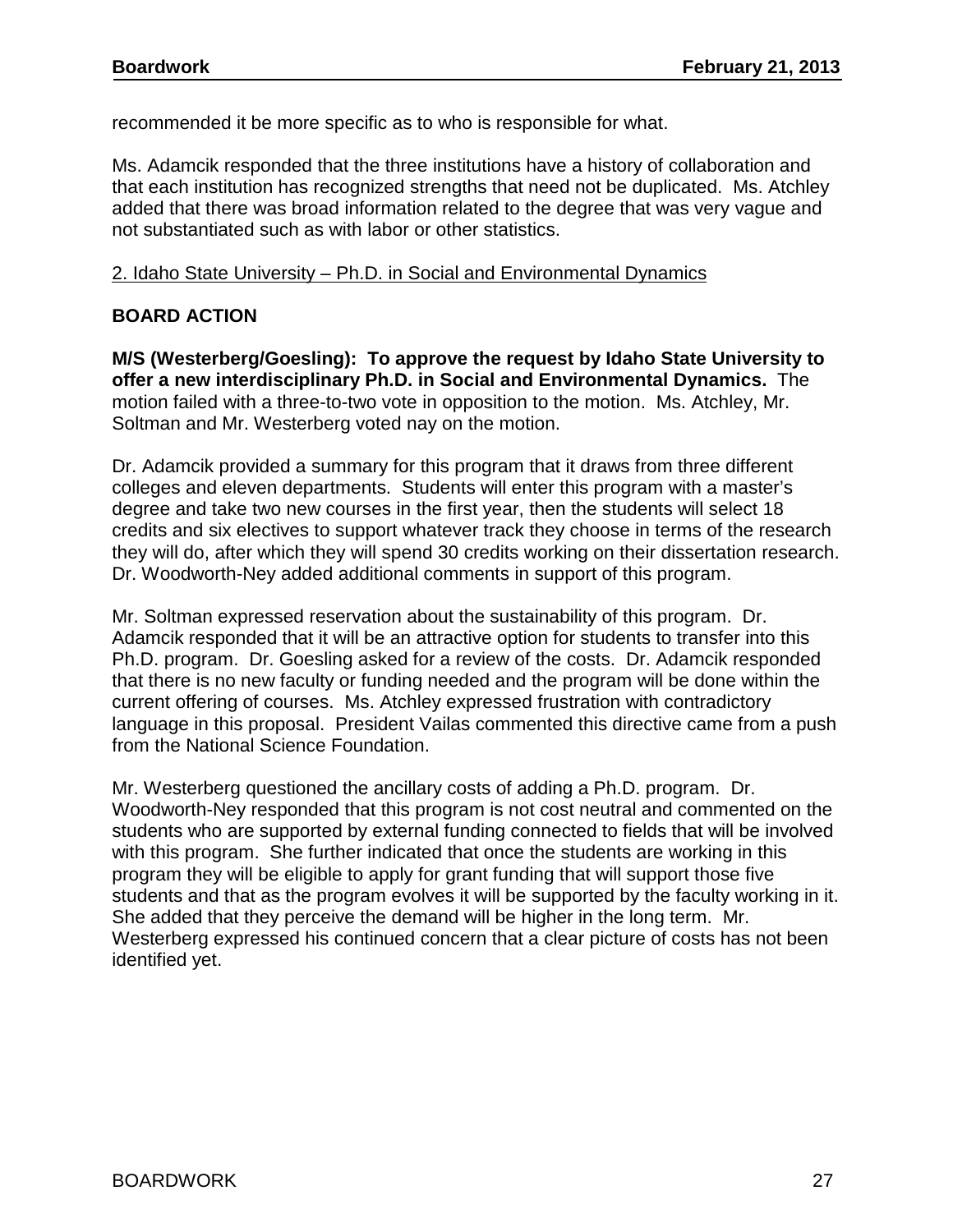3. Boise State University – Online MBA Program

## **BOARD ACTION**

**M/S (Westerberg/Soltman): To approve the request by Boise State University to create a new online, self-support Master of Business Administration program and to approve the contract for services with Academic Partnerships, LLC.** The motion carried unanimously.

Dr. Schimpf introduced the item and provided a brief summary indicating that BSU proposes to expand its Master of Business Administration (MBA) program offerings to an all on-line format through a partnership with a firm called Academic Partnerships LLC. This firm is an established private enterprise that works with public institutions to offer a number of degree programs. The proposed program will have essentially the same content of the existing program and will be self-supporting, with no state appropriated funds being used. Program revenues will cover administrative, instructional, and operating costs and the proposed online option will not replace existing MBA programs which are currently taught face-to-face.

He introduced Dr. Kirk Smith, the Associate Dean of the College of Business and Economics. Mr. Smith developed the business model for the program.

Mr. Soltman questioned why they chose to use a partner to deliver the program instead of doing it through the university, indicating the fees would likely be higher with a second party involved. Dr. Schimpf went through the course fees for the Board members, and added that Academic Partnerships LLC brings additional resources to the program that BSU does not have such as on-line course designers. He added BSU does offer the program face to face and it costs nearly double for the on-line version of the course. Mr. Edmunds asked what the Instruction, Research and Student Affairs (IRSA) Committee's position was on this item. Mr. Westerberg responded that IRSA did not take a position on it. Mr. Edmunds asked about the exit clause with Academic Partnerships LLC. Mr. Smith responded that BSU has a five year contract with a twoyear-notice exit clause. There is also a 60 day failure to perform notice in the clause. Dr. Goesling asked what attrition they anticipate with this course. Dr. Schimpf indicated that a certain portion of their face to face students will prefer the on-line course, but that number would be difficult to predict. He commented that BSU hopes to provide increased access to those students who cannot make it to a face to face class and increase enrollments at the university.

Mr. Westerberg questioned the cost of the program and asked if they have overpriced it. Dr. Schimpf responded that they have done a thorough cost analysis on this program and that they would be able to survive with half of the projected student number used in the model. If the enrollments do not pan out, they will not hire the additional faculty required and they will cancel the contract with Academic Partnerships LLC.

Ms. Atchley reminded the university about collaborative efforts with other institutions offering MBA programs. Dr. Schimpf responded positively regarding collaboration with other institutions, indicating they hoped to share faculty expertise as well. Mr.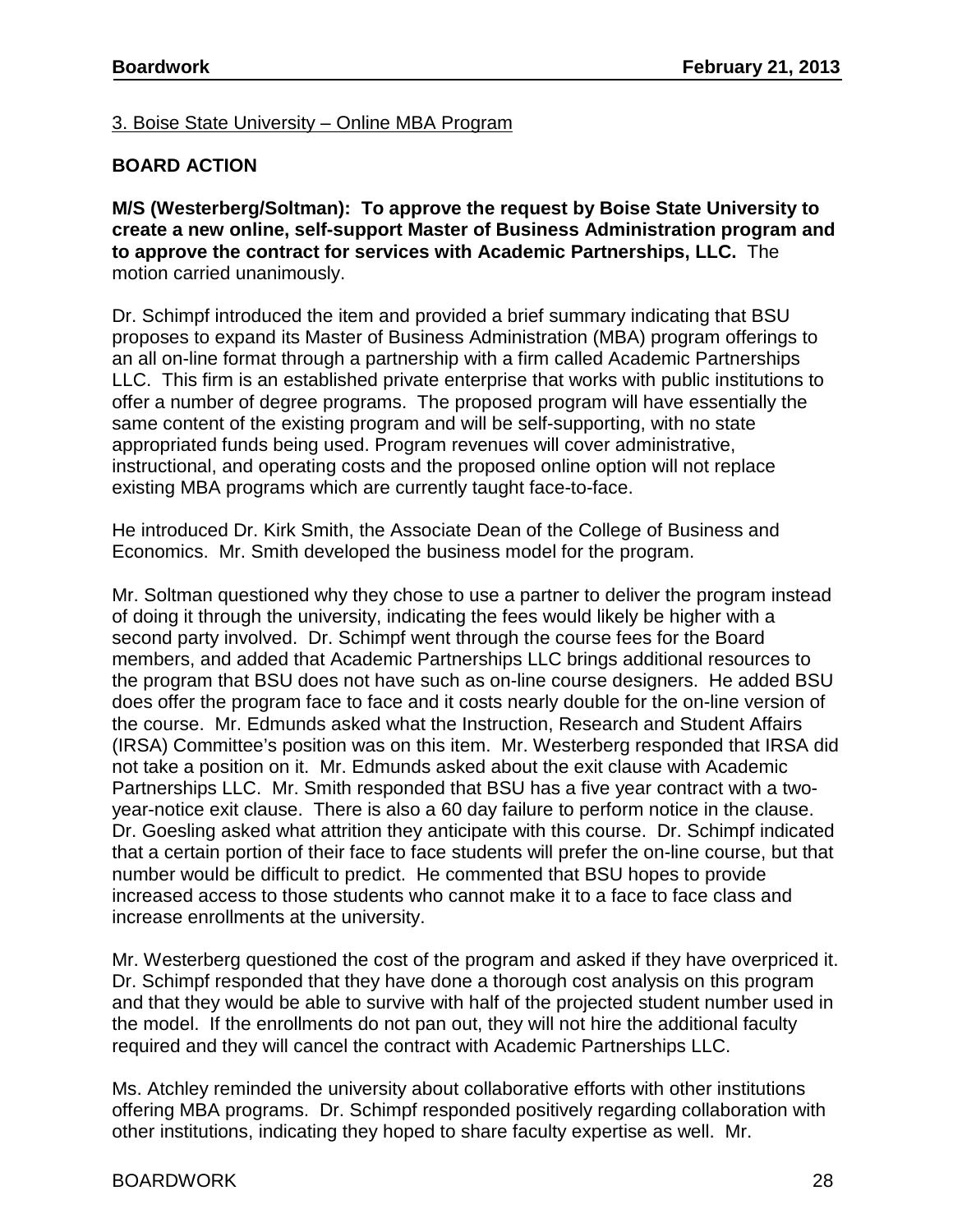Westerberg indicated that there were some legal questions from Board staff that would need to be addressed by Boise State and that he would move forward with the motion with the understanding that those questions would be addressed.

4. Board Policy III.V. Statewide Articulation and Associate Degree, and Board Policy III.N. Private, In-state, Out-of-state – Second Reading

## **BOARD ACTION**

**M/S (Westerberg/Soltman): To approve the second reading of amendments to Board Policy III.N. Private, In-state, Out-of-state, Non-Accredited Institution and Other Educational Source Offerings as presented.** The motion carried unanimously.

## **AND**

**M/S (Westerberg/Soltman): To approve the second reading of the amendments to Board Policy III. V. Statewide Articulation and Associate Degree as presented.**  The motion carried unanimously.

Ms. Atchley asked how this will relate to the core curriculum reforms that have already taken place at the University of Idaho and Boise State University. Ms. Bent indicated this motion allows them to take place, and as the general education reform initiative is completed additional changes will come forward in this policy that are in alignment with that initiative.

# 5. Board Policy III.AA. Idaho Rural Physician Incentive Program – Second Reading

### **BOARD ACTION**

**M/S (Westerberg/Atchley): To approve the second reading of policy amendments to Board Policy III.AA. Accountability Oversight Committee as submitted.** The motion carried unanimously.

### 6. Board Policy III.AB. Accountability Oversight Committee – Second Reading

### **BOARD ACTION**

**M/S (Westerberg/Atchley): To approve the second reading of amendments to Board policy repealing Section III. AB. Rural Physician Incentive Program Oversight Committee as submitted.** The motion carried unanimously.

### **OTHER BUSINESS**

There being no further business, a motion to adjourn was entertained.

### **M/S (Soltman/Goesling): To adjourn at 4:20 p.m. PST. The motion carried unanimously.**

BOARDWORK 29